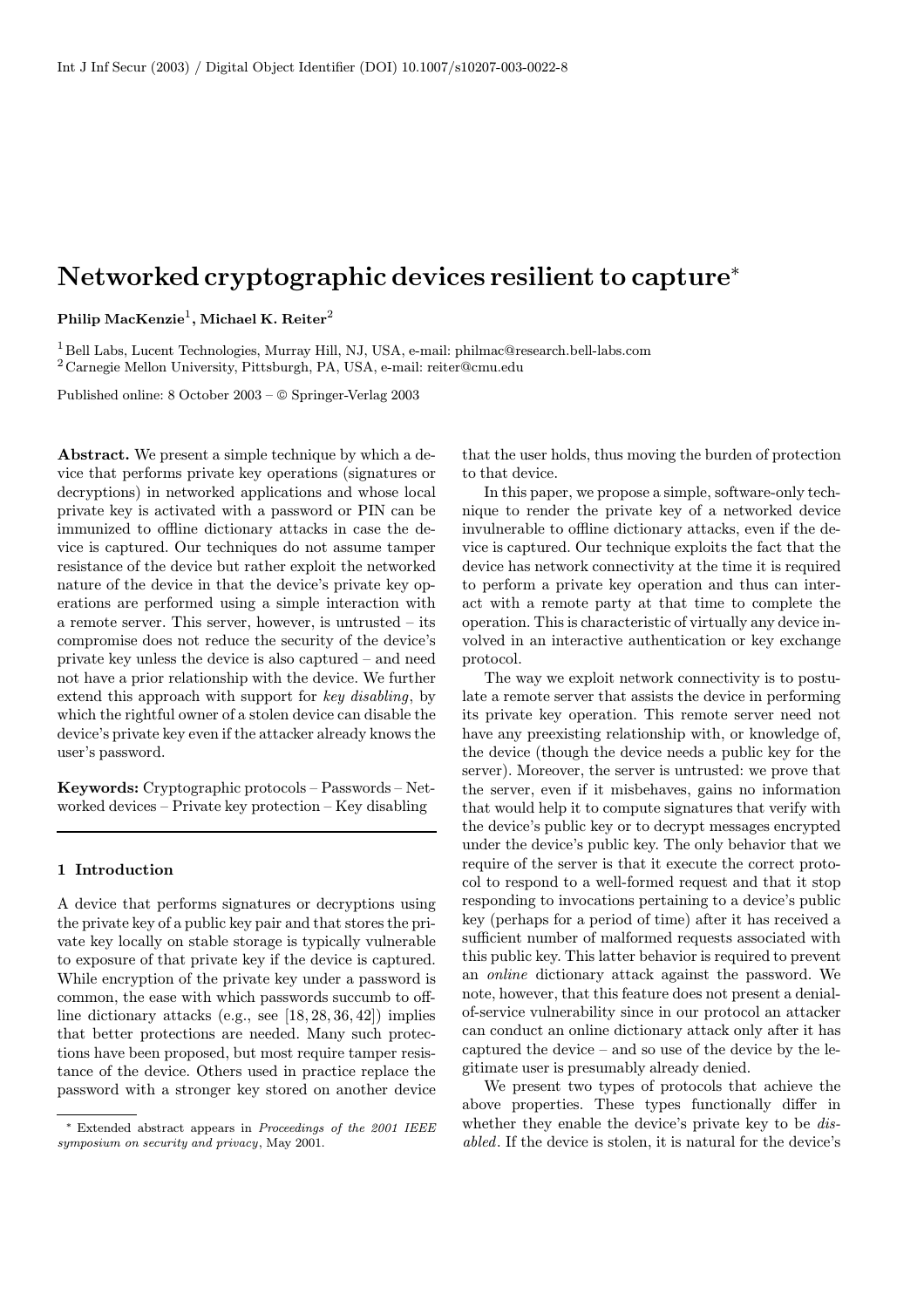rightful owner to wish to disable the use of the private key to account for the possibility that the attacker already knows the user's password (e.g., by observing the user type it) or can guess it in very few tries (e.g., due to his intimate knowledge of the user). In one type of protocol we present, the user can issue a request to the server to disable future use of the private key associated with the device's public key. Once the server receives this request and verifies it is well formed, the device's key is rendered (provably) useless to the attacker, even if the attacker knows the user's password. The attacker will thus be unable to employ the key in future interactive protocols or to decrypt future encrypted messages. This feature is especially useful if revocation of the device's public key via a public key infrastructure (e.g., a certificate revocation list) has an associated delay (if it exists at all); in contrast, under our system the private key can be disabled immediately.

The ability to disable a private key seems to come at a cost in terms of compatibility with existing protocols. Our protocol without this feature is compatible with any public key cryptosystem or signature scheme in use by the device and any protocol using them. In contrast, our protocols supporting key disabling are dependent on the type of private key operations in use; here we give protocols for RSA [39] signatures and ElGamal [17] decryption. These easily generalize to many other signature and decryption protocols. In addition, to achieve provable security, our signature protocols supporting key disabling expose the message being signed to the server. As such, it is compatible only with applications that sign public data. This is consistent with, e.g., TLS 1.0 [15] but is incompatible with protocols that sign private data before encrypting them. There are variations of our RSA signature protocol, for example, that do not require the message to be disclosed to the server, but proving them secure requires nonstandard assumptions about the security of RSA.

# 2 Prior work

To our knowledge, the work that bears most conceptual similarity to our own is that of Yaksha [20], a public key extension to Kerberos. Yaksha shares our goals of achieving password-protected private key operations that are not vulnerable to offline dictionary attacks, and the user's device employs a remote server to achieve this protection. However, there are a number of important differences between our work and that of Yaksha. First, Yaksha supports only RSA private key operations. In contrast, here we present protocols for any type of private key operations (generically), for RSA signatures, and for ElGamal decryption; also, other private key operations can be accommodated within our framework, including DSA signatures, as a corollary of [33]. Second, Yaksha does not provide security against server compromise, i.e., the Yaksha server must be trusted, whereas ours need not be. Third, the Yaksha server requires initialization per user, whereas our server does not. These latter two properties make the server component of our solution more suitable to a service-provider offering, for example.

More distantly related work is [25]. This work proposes methods to encrypt a DSA or RSA private key using a password so that guesses at the password cannot be verified by an attacker who captures the device holding that private key. This feature comes at a severe price, however. For example, the device's "public" key must be kept secret, even from the device itself: obviously if the attacker learns the public key, then he can verify a successfully decrypted private key. So the public key must be hidden from all but a few trusted servers that verify signatures produced by the device or encrypt messages for the device. And it is essential that no verifiable plaintext be encrypted since this too could be used to verify guesses at the password. In contrast, our work achieves similar goals without imposing such awkward system constraints. Our solutions require nothing of the system surrounding the device other than the ability of the device to communicate over a network when it performs private key operations.

One way to partially reach our goals is to simply not store the device's private key on the device but rather have the device download it from the server when needed (e.g., [37]). Indeed, one of our protocols somewhat resembles this approach. To ensure that the private key is downloaded only to the user's device, the device first proves it has been given the user's password. For this purpose there are numerous published protocols by which the device can authenticate to and exchange a key with a server using a password input by its user, without exposing that password to offline dictionary attacks. Some protocols require the device to already have a public key for the server (e.g., [19, 24, 31]), while others do not (e.g., [5, 9, 11, 27, 32, 41]). Since the device stores at most only public information, its capture is of no consequence. On the other hand, in all of these protocols, the server either knows the user's password or else can mount an offline dictionary attack against it. More importantly, when these protocols are used for the retrieval of a private key from the server, the private key (which would most likely be encrypted with the password) would be exposed to the server after a successful offline dictionary attack on the password. Recent proposals resort to multiple servers and require that at most some threshold cooperate in a dictionary attack [19], but nevertheless this remains a differentiator of our approach: our server is entirely untrusted. A second differentiator of our work is that prior work does not permit key disabling to address the possibility that an attacker already knows the user's password or guesses it quickly: once the attacker guesses the password and downloads the private key, the attacker can use it for an unlimited time. In contrast, we present protocols in which the private key can be disabled, even after the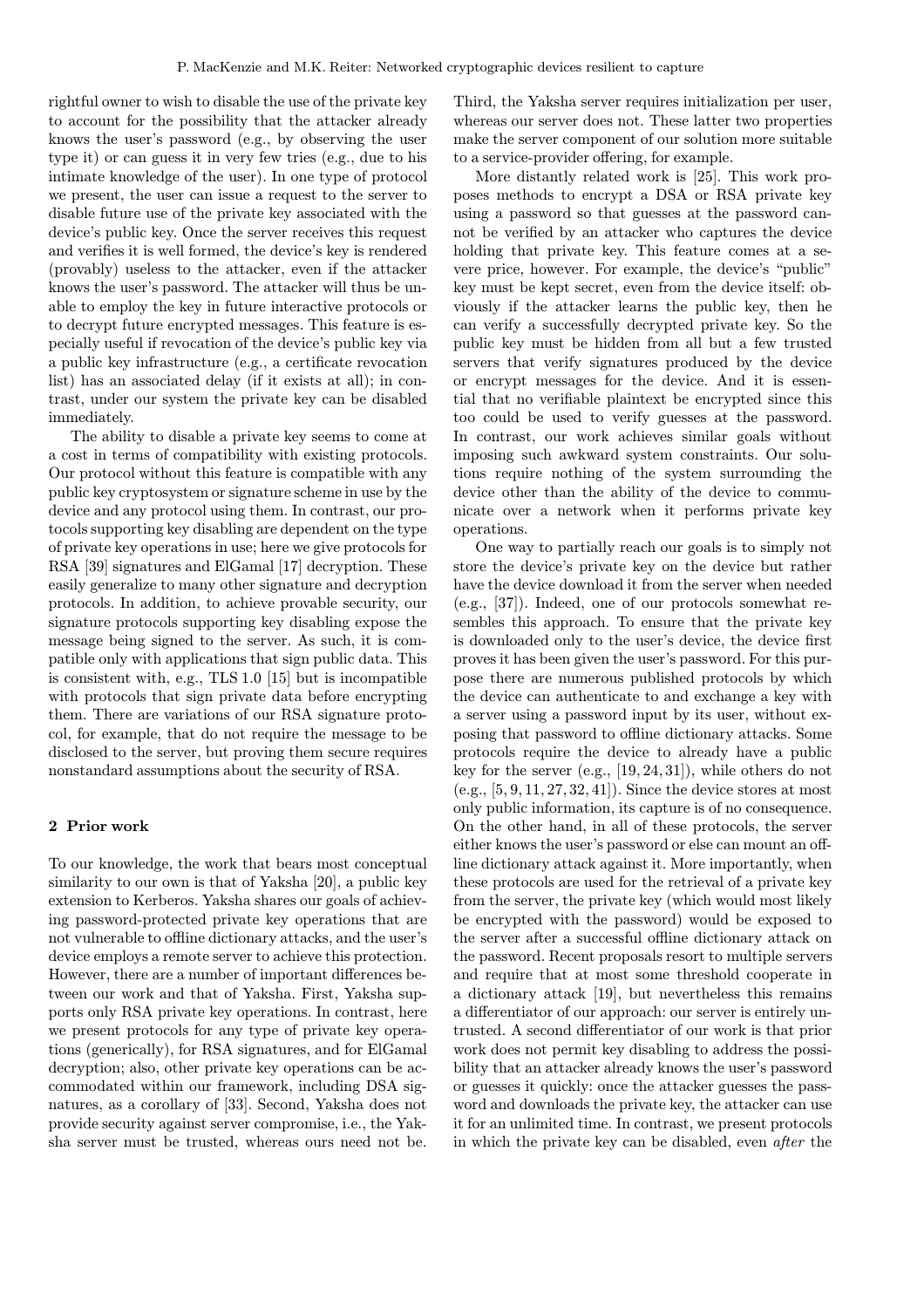attacker has captured the user's device and guessed the user's password.

Short of rendering the device's private key invulnerable to an offline dictionary attack once the device is captured, perhaps the next best thing is to ensure that the private key cannot be used to sign messages dated before the device was captured. This is achieved by forward secure signature schemes, which intuitively change the private key (but not the public key) over time so that the captured private key can be used to sign messages only dated in the future (e.g., [4, 30]). If the device can sense that its private key is about to be discovered, as might be possible if the device is a coprocessor with tamper detection circuitry, then another alternative is for the device to change the private key when it detects a pending compromise so that future signatures subliminally disclose to an authority receiving those signatures that the device has been compromised [23]. In contrast to these approaches, our goal is to prevent any future signatures by the attacker once the device is captured rather than permit them in a limited way (as forward secure signature schemes do) or in a way that subliminally alerts an authority (as in [23]).

Finally, our use of a server to assist the device in performing signatures or decryptions is reminiscent of server-aided protocols, whereby the computational burden of a secret cryptographic computation is moved from the device to a more powerful server. Some of these protocols place trust in the server and thus expose the device's private information to it (e.g., [1, 16]), while others attempt to hide the private key from the server but nevertheless have the server do the bulk of the computation  $(e.g., [2, 26, 34])$ . Our work differs in its goals: our intention is to render the device impervious to an offline dictionary attack once captured, rather than to reduce the computation required of the device. On the contrary, in our protocols, the device ends up performing at least as much computation as it would if it were to perform the secret computation entirely itself. While it seems fairly straightforward to combine our protocols with some of these techniques, doing so while maintaining provable security looks to be a challenge.

## 3 Preliminaries

In this section, we informally state the goals for our systems. We also introduce preliminary definitions and notation that will be necessary for the balance of the paper.

# 3.1 Goals

We presume a system with a device dvc and a server svr that communicate by exchanging messages over a public network. In our protocols, the device is used either for generating signatures or decrypting messages and does so by interacting with the server. The signature or decryption operation is protected by a password  $\pi_0$ . The system is initialized with public data, secret data for the device, secret data for the user of the device (i.e.,  $\pi_0$ ), and secret data for the server. The public and secret data associated with the server should simply be a certified public key and associated private key, which most likely would be set up well before the device is initialized. The deviceserver protocol allows a device operated by a legitimate user (i.e., one who knows  $\pi_0$ ) to sign or decrypt a message with respect to the public key of the device, after communicating with the server. In those systems supporting key disabling, device initialization may create additional secret data that, if sent to the server, would cause the server to no longer execute the decryption or signing protocol with that device.

Each adversary we consider is presumed to control the network, i.e., the attacker controls any inputs to dvc or svr and observes their outputs. Moreover, an adversary can "capture" certain resources. The possible resources that may be captured by the attacker are dvc, svr, and  $\pi_0$ . Once captured, the entire static contents of the resource become known to the attacker. The one restriction on the adversary is that if he captures dvc, then he does so after dvc initialization and while dvc is in an inactive state – i.e., dvc is not presently executing the protocol with  $\pi_0$  as input – and  $\pi_0$  is not subsequently input to the device by the user. This decouples the capture of dvc and  $\pi_0$  and is consistent with our motivation that dvc is captured while not in use by the user and, once captured, is unavailable to the user.

We denote by  $\text{ADV}(S)$ , where  $S \subseteq \{\text{dvc}, \text{svr}, \pi_0\}$ , the class of adversaries who succeed in capturing the elements of S. As such,  $\text{ADV}(S_1) \subseteq \text{ADV}(S_2)$  if  $S_1 \subseteq S_2$ . The security goals of our systems are informally stated as follows:

- I. Any adversary in ADV( $\{swr, \pi_0\}$ ) is unable to forge signatures or decrypt messages for the device (with overwhelming probability).
- II. Any adversary in  $ADV({\{dvc\}})$  can forge signatures or decrypt messages for the device with probability at most  $q/|\mathcal{D}|$  after q invocations of the server, where  $D$  is the space from which the user's password is drawn (uniformly at random).
- III. Any adversary in  $\text{ADV}(\{\text{dvc}, \text{svr}\})$  can forge signatures or decrypt messages for the device only if it succeeds in an offline dictionary attack on the user's password.
- IV. Any adversary in ADV( $\{$ dvc,  $\pi_0\}$ ) can forge signatures or decrypt messages for the device only until the device key is disabled (in those systems supporting key disabling) and subsequently cannot forge signatures or decrypt messages for the device.

In our proofs, we assume that the user never mistypes  $\pi_0$  into the device. In real life, however, mistypes may occur. Allowing for mistypes would not affect our security results with respect to adversaries in ADV( $\{$ svr,  $\pi_0\}$ ) and ADV( $\{dv\mathbf{c}, \pi_0\}$ ), but it could affect our security results with respect to other adversaries. Adversaries in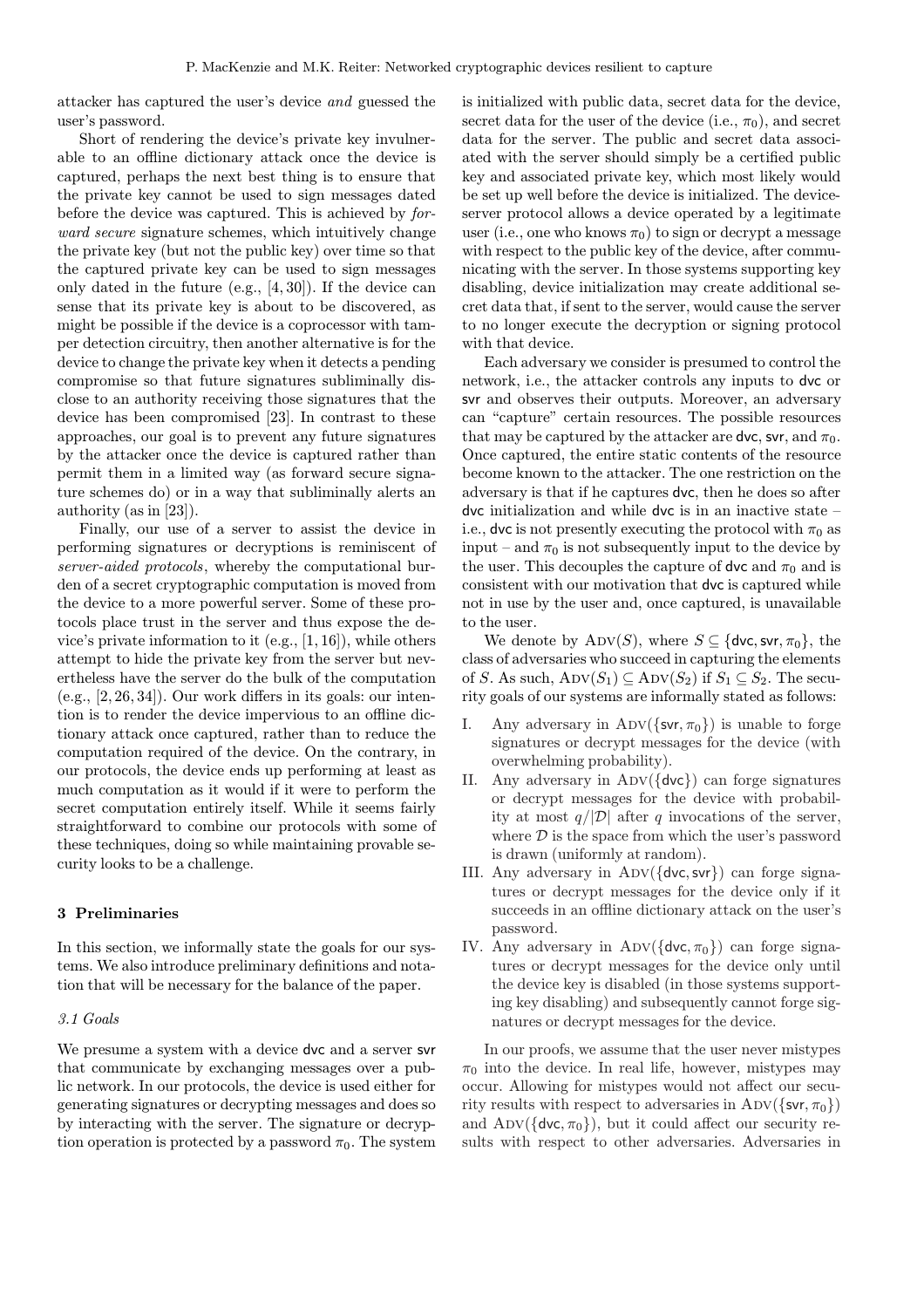$ADV({\mathsf{dvc}})$  could obtain information about the frequency of mistypes from observing failed signature/decryption attempts, and thus if the frequency of mistypes varied with different passwords, this would provide information about  $\pi_0$  to the adversary. Adversaries in  $ADV({\text{dvc},\text{svr}})$  could obtain even more information about mistypes than simply the frequency, e.g., whether two mistypes are equal. Then in some cases, even if the frequency of mistypes were equal for all passwords, this would provide information about  $\pi_0$  to the adversary.

#### 3.2 Definitions

In order to state our protocols to meet the goals outlined in Sect. 3.1, we first introduce some definitions and notation.

Security parameters. Let  $\kappa$  be the main cryptographic security parameter; a reasonable value today may be  $\kappa =$ 160. We will use  $\lambda > \kappa$  as a secondary security parameter for public keys. For instance, in an RSA public key scheme we may set  $\lambda = 1024$  to indicate that we use 1024-bit moduli.

Hash functions. We use  $h$ , with an additional subscript as needed, to denote a hash function. Unless otherwise stated, the range of a hash function is  $\{0,1\}^{\kappa}$ .

We do not specify here the exact security properties (e.g., one-wayness, collision resistance, or pseudorandomness) we will need for the hash functions (or keyed hash functions, below) that we use. To formally prove that our protocols meet every goal outlined above, we generally require that these hash functions behave like random oracles [6]. (For heuristics on instantiating random oracles, see [6].) However, for certain subsets of goals, weaker properties may suffice; details will be given in the individual cases.

Keyed hash functions. A keyed hash function family is a family of hash functions  $\{f_v\}$  parameterized by a secret value v. We will typically write  $f_v(m)$  as  $f(v,m)$ , as this will be convenient in our proofs. In this paper, we employ various keyed hash functions with different ranges, which we will specify when not clear from context.

We will also use a specific type of keyed hash function, a message authentication code (MAC). We denote a MAC family as  $\{mac_a\}$ . In this paper, we do not require MACs to behave like random oracles but to have the following standard property: if  $a$  is unknown, then given zero or more pairs  $\langle m_i, \text{mac}_a(m_i) \rangle$ , it is computationally infeasible to compute any pair  $\langle m, \text{mac}_a(m) \rangle$  for any new  $m \neq m_i$ .

Encryption schemes. An encryption scheme  $\mathcal E$  is a triple  $(G_{enc}, E, D)$  of algorithms, the first two being probabilistic, and all running in expected polynomial time.  $G_{enc}$  takes as input  $1^{\lambda}$  and outputs a public key pair  $(pk, sk)$ , i.e.,  $(pk, sk) \leftarrow G_{enc}(1^{\lambda})$ . E takes a public key pk and a message  $m$  as input and outputs an encryption  $c$ for m; we denote this  $c \leftarrow E_{pk}(m)$ . D takes a ciphertext  $c$  and a private key sk as input and returns either a message m such that c is a valid encryption of m, if such an m exists, and otherwise returns  $\bot$ . Our protocols require an encryption scheme secure against adaptive chosen ciphertext attacks [38]. Practical examples can be found in [7, 13].

Signature schemes. A digital signature scheme  $S$  is a triple  $(G_{sia}, S, V)$  of algorithms, the first two being probabilistic, and all running in expected polynomial time.  $G_{sia}$  takes as input  $1^{\lambda}$  and outputs a public key pair  $(pk, sk)$ , i.e.,  $(pk, sk) \leftarrow G_{sig}(1^{\lambda})$ . S takes a message m and a private key  $sk$  as input and outputs a signature σ for m, i.e.,  $σ \leftarrow S_{sk}(m)$ . *V* takes a message m, a public key pk, and a candidate signature  $\sigma'$  for m as input and returns 1 if  $\sigma'$  is a valid signature for m and otherwise returns 0. That is,  $V_{pk}(m, \sigma') \in \{0, 1\}$ . Naturally, if  $\sigma \leftarrow S_{sk}(m)$ , then  $V_{pk}(m, \sigma) = 1$ .

We say a signature scheme is *matchable* if for each public key pk produced by  $G_{siq}(1^{\lambda})$  there is a single private key sk that would be produced (i.e., the probability of  $(pk, sk) \leftarrow G_{sig}(1^{\lambda})$  and  $(pk, sk') \leftarrow G_{sig}(1^{\lambda})$  with  $sk \neq sk'$  is zero), and there is a probabilistic algorithm M that runs in expected polynomial time and takes as input a public key pk and a private key sk and returns 1 if sk is the single private key corresponding to  $pk$  (i.e., if  $G_{sig}(1^{\lambda})$  could have produced  $(pk, sk)$  with nonzero probability) and returns 0 otherwise. In most popular signature schemes, including those we consider here, there is a straightforward way to implement the M function. (We can define matchable encryption schemes similarly.)

# 4 A simple protocol without key disabling

We begin by presenting a simple protocol for achieving goals I, II, and III described in Sect. 3.1. Since this protocol remains the same regardless of whether the device is used to decrypt or sign, here we discuss the protocol using terminology as if the device is used for signing. This system is parameterized by the device's signature scheme  $\mathcal S$  and an encryption scheme  $\mathcal E$  for the server<sup>1</sup> and works independently of the form of  $S$  and  $\mathcal{E}$ . We thus refer to this protocol as "generic", and denote the protocol by GENERIC.

The intuition behind GENERIC is exceedingly simple. At device initialization time, the private key of the device is encrypted in a way that can be recovered only with the cooperation of both the device (if it is given the user's password) and the server. This ciphertext, called a ticket, also embeds other information that enables the server to authenticate requests that accompany the ticket as coming from a device that has been given the user's password. When the device is required to perform an operation with its private key, it sends the ticket to the

<sup>1</sup> When speaking about security of this and later protocols against offline dictionary attack, we also include a parameter  $D$  to denote a dictionary of the possible passwords.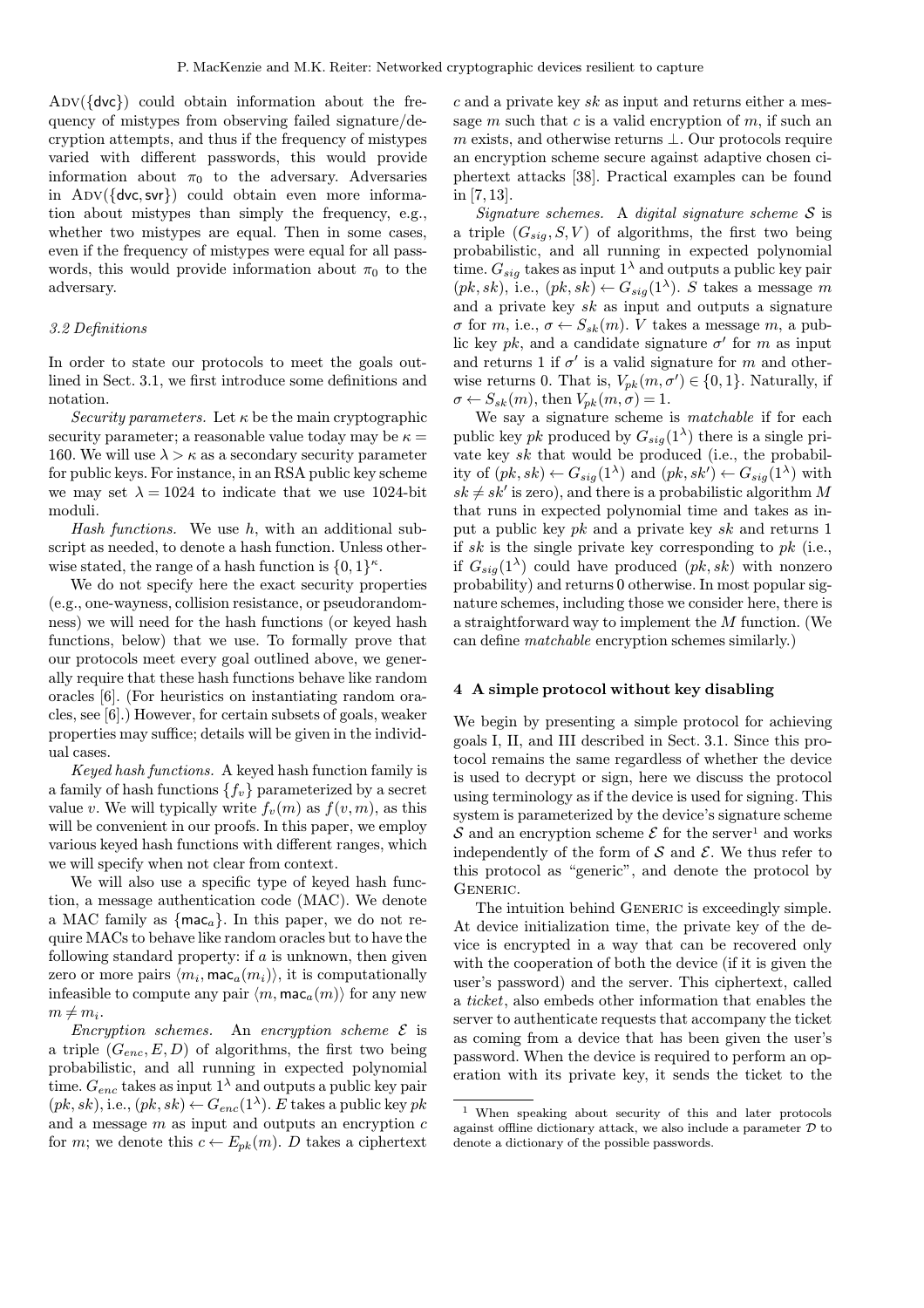server. The device accompanies the ticket with evidence of its knowledge of the user's password; the server can check this evidence against information in the ticket. The server then performs a transformation on the ticket to "partially decrypt" it and returns the result to the device. The device completes the decryption to recover its private key. The device may then use the private key for performing the required operations and may even cache the key in volatile memory for some period of time so that additional operations can be performed without contacting the server for each one.

Note that a protocol of this form cannot support key disabling: if an attacker captures the device and guesses the user's password (i.e., the adversary is in  $\text{ADV}(\{\text{dvc}, \pi_0\})$ , then it can retrieve the private key and keep it forever. Limiting the damage an attacker can do in this case requires assistance from some external mechanism for revoking the device's public key, if such a mechanism exists.

In the following two sections, we detail the steps of the initialization algorithm and the key retrieval protocol. In Sect. 6, this system is formally proven (in the random oracle model) to meet goals I–III of Sect. 3.1.

## 4.1 Device initialization

The inputs to device initialization are the server's public encryption key  $pk_{\text{svr}}$ , the user's password  $\pi_0$ , the device's public signature verification key  $pk_{\text{dvc}}$ , and the corresponding private signing key  $sk_{\text{dvc}}$ . The steps of the initialization algorithm proceed as follows, where " $z \leftarrow_R S$ " is used to denote assignment to z of an element of S selected uniformly at random.

$$
\begin{array}{l} v \leftarrow_R \{0,1\}^\kappa\\ a \leftarrow_R \{0,1\}^\kappa\\ b \leftarrow h(\pi_0)\\ c \leftarrow f(v,\pi_0) \oplus sk_{\mathsf{dvc}}\\ \tau \leftarrow E_{p k_{\mathsf{SVr}}}(\langle a,b,c \rangle) \end{array}
$$

The values v,  $a, \tau, pk_{\text{dvc}}$ , and  $pk_{\text{svr}}$  are saved in stable storage on the device. All other values, including  $sk_{\text{dvc}}$ ,  $\pi_0$ ,  $b$ , and  $c$ , are deleted from the device. We assume that  $f$  outputs a value of length equal to the length of  $sk_{\text{dyc}}$ . For the protocol of Sect. 4.2, we assume this length is  $\lambda$ .

The value  $\tau$  is the "ticket" to which we referred previously. Note that this ticket encapsulates a value c from which the device can recover  $sk_{\text{dyc}}$  with knowledge of the user's password. The server's role in the key retrieval protocol will thus involve decrypting this ticket and sending c to the device (encrypted). Note that c does not provide the basis for the server to mount an attack against  $sk_{\text{dvc}}$  since the server does not know v.

#### 4.2 Key retrieval protocol

The input provided to the device to initiate the key retrieval protocol is the input password  $\pi$  and all of the values saved on stable storage in the initialization protocol of Sect. 4.1. The protocol by which the device retrieves  $sk_{\text{dvc}}$  is shown in Fig. 1.

In Fig. 1,  $\beta$  is an authenticator that proves knowledge of  $\pi$  to the server.  $\rho$  acts as a one-time pad by which the server encrypts c to return it to the device.  $\gamma$ is an encryption of  $\beta$  and  $\rho$  to securely transport them to the server. The value  $\delta$  is a message authentication code that is generated from the MAC key a stored on the device and that the server uses to confirm that this request actually originated from the device. Though  $\delta$  is not required to prove security of this protocol, it nevertheless is important in practice: it enables the server to distinguish requests bearing  $\tau$  but not originating from the device (i.e.,  $\textsf{mac}_a(\langle \gamma, \tau \rangle) \neq \delta$ ) from requests bearing  $\tau$  that originate from the device but for which the device's knowledge of the user's password cannot be verified (i.e.,  $\beta \neq b$ ). The latter category may indicate an online dictionary attack, and accordingly the ticket  $\tau$  should be ignored (perhaps for some period of time) after sufficiently many such requests. The former type should not "count against"  $\tau$ , however, since they do not pose a risk to the password; indeed, the authenticator  $\beta$  is never checked in these cases. On the contrary, if this former category were treated like the latter, then this would enable a denial-of-service attack on  $\tau$  (i.e., the device) in which an attacker, having seen  $\tau$  pass on the network, submits requests to the server containing  $\tau$  and random values for  $\gamma$  and  $\delta$ .

It is important for security that the device delete  $\beta$ ,  $\rho$ , and, of course, sk when it is done with them, so that none of these values is available to an attacker who subsequently captures the device. In particular, these values should never be stored on stable storage on the device to ensure, e.g., that they will disappear from the device if the device crashes.



Fig. 1. GENERIC key retrieval protocol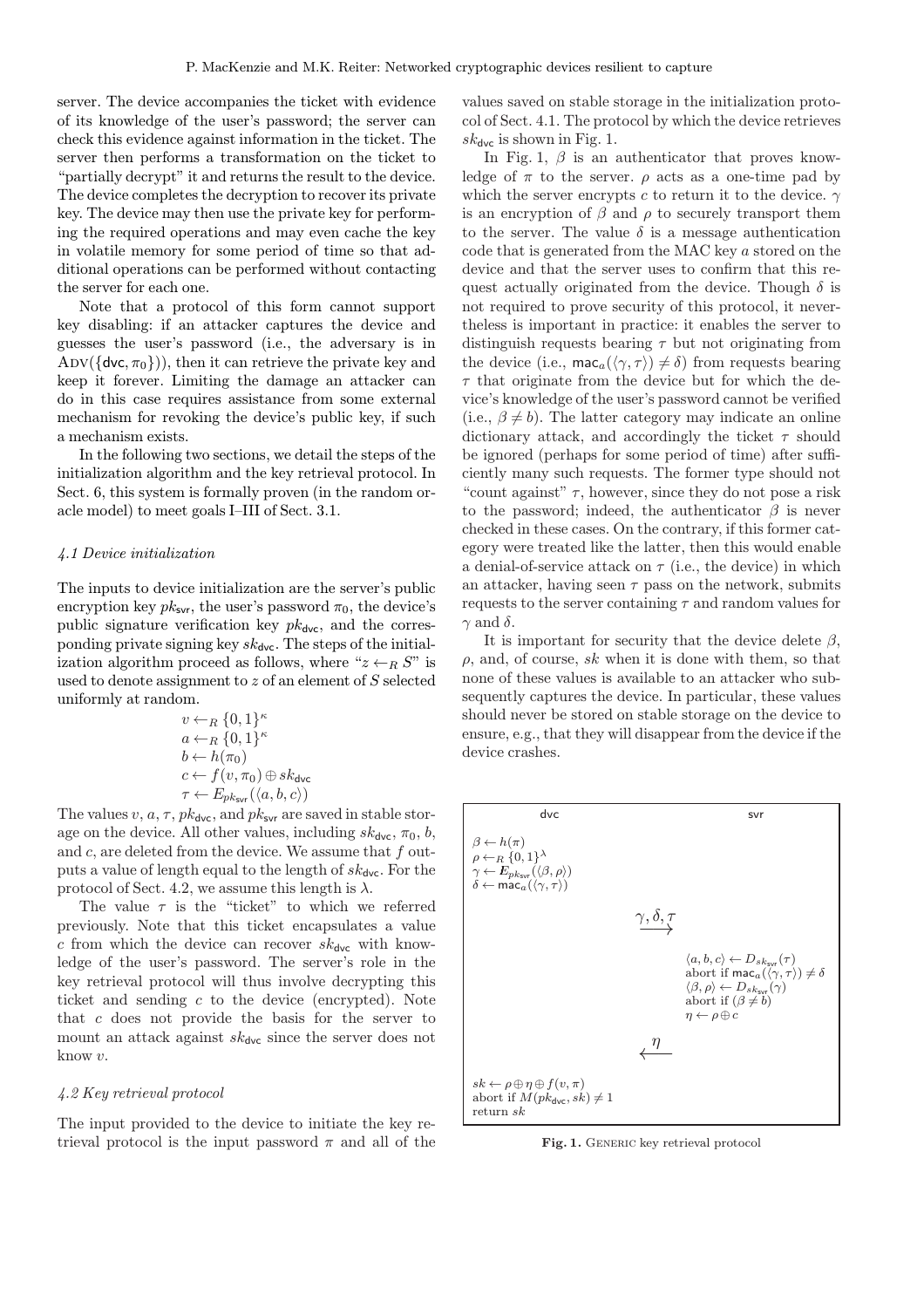Brief intuition for the security of this protocol is as follows. First, goal I is achieved due to the encryption of  $sk_{\text{dyc}}$  by  $f(v, \pi_0)$  since an adversary in ADV({svr,  $\pi_0$ }) does not know v. Goal II is achieved since the only way an adversary in  $\text{ADV}(\{\text{dvc}\})$  gains information about the password is by submitting guesses at  $\beta$  (or rather,  $\beta$ s resulting from guesses at the password) to the server. Finally, even an adversary in  $ADV({\{dvc,svr\}})$  is required to conduct an offline dictionary attack against the password to discover  $sk_{\text{dyc}}$  since  $sk_{\text{dyc}}$  is encrypted using  $f(v, \pi_0)$ .

## 5 Systems supporting key disabling

In this section, we present protocols that satisfy all of the goals of Sect. 3.1, including the ability for the user to disable the private key of the device even after the attacker has captured the device *and* guessed the user's password. As described in Sect. 4, the reason that key disabling is not possible with GENERIC is that the device's private key is recovered by the device as part of that protocol. As a result, an attacker who captures the device and guesses the user's password can recover the private key and use it indefinitely.

To make key disabling possible, we thus design protocols in which the private key is never recovered by the device. Rather, the device performs each signature or decryption operation individually by interacting with the server. This is achieved by 2-out-of-2 function sharing, where the function being shared is the device's signature or decryption function. More precisely, when the device is initialized, two shares of the device's private key are generated. The first share is constructed so that it can be generated from the user's password and information stored on the device. The second share, plus other data for authenticating requests from the device, are encrypted under  $pk_{\text{svr}}$  to form the device's ticket. Both shares are then deleted from the device. In the device's signature or decryption protocol, the device sends its ticket plus evidence that it was given the user's password, the server verifies this using information in the ticket, and then the server contributes its portion of the computation using its share. Together with the device's contribution using its share (generated from the user's password), the signature or decryption can be formed.

Disabling the private key  $sk_{\text{dvc}}$  can be achieved by requesting that the server permanently ignore the device's ticket. Once this is done, further queries by the attacker – specifically, any adversary in ADV( $\{$ dvc,  $\pi_0\}$ ) – will not yield further signatures or decryptions. Of course, to prevent a denial-of-service attack against the device even without it being stolen, requests to disable the device's ticket must be authenticated; our protocols achieve this, too. Our protocols provably meet all of the goals stated in Sect. 3.1 in the random oracle model.

The feature of key disabling apparently comes with costs in terms of compatibility with existing protocols. For example, in the signature protocol we demonstrate here, the server learns the message m being signed. It is therefore important that  $m$  be public information if the server is untrusted. This requirement is consistent with signatures in TLS 1.0 [15], for example, since in that protocol parties sign only public information. However, it may be inconsistent with other protocols that encrypt private information after signing it. Second, due to our use of function sharing in these protocols, they are generally dependent on the particular signature or decryption algorithm in use. In the following subsections, we describe protocols for RSA signatures and ElGamal decryption, though our techniques also generalize to many other signature and decryption schemes.

# 5.1 S-RSA: a protocol for RSA signatures

In this section, we suppose the device signs using a standard encode-then-sign RSA signature algorithm (e.g., "hash-and-sign" [14]) as described below. Accordingly, we refer to this protocol as S-RSA. The public key pair of the device is  $(pk_{\text{dvc}}, sk_{\text{dvc}}) \leftarrow G_{\text{RSA}}(1^{\lambda})$ , where  $pk_{\text{dvc}} = \langle e, N \rangle$ ,  $sk_{\text{dvc}} = \langle d, N, \phi(N) \rangle$ ,  $ed \equiv_{\phi(N)} 1$ , N is the product of two  $\lambda/2$ -bit prime numbers, and  $\phi$  is the Euler totient function. (The notation  $\equiv_{\phi(N)}$  means equivalence modulo  $\phi(N)$ .) The device's signature on a message m is defined as follows, where encode is the encoding function associated with S and  $\kappa_{sig}$  denotes the number of random bits used in the encoding function (e.g.,  $\kappa_{sig} = 0$  for a deterministic encoding function):

$$
S_{\langle d,N,\phi(N)\rangle}(m): r \leftarrow_R \{0,1\}^{\kappa_{sig}}
$$

$$
s \leftarrow (\text{encode}(m,r))^d \mod N
$$
 return  $\langle s,r \rangle$ 

Here the signature is  $\sigma = \langle s, r \rangle$ , though it may not be necessary to include  $r$  if it can be determined from  $m$ and s. We remark that "hash-and-sign" is an example of this type of signature in which the encoding function is simply a (deterministic) hash of m, and that PSS  $[8]$  is another example of this type of signature with a probabilistic encoding. Both of these types of signatures were proven secure against adaptive chosen message attacks in the random oracle model  $[6, 8]$ . Naturally any signature of this form can be verified by checking that  $s^e \equiv_N$ encode $(m, r)$ . In the function sharing primitive used in our protocol,  $d$  is broken into shares  $d_1$  and  $d_2$  such that  $d_1 + d_2 \equiv_{\phi(N)} d$  [10].

In the following three sections, we detail the steps of the initialization algorithm, the signing protocol, and the key disabling protocol. In Sect. 7, this system is formally proven (in the random oracle model) to meet goals I–IV of Sect. 3.1.

## 5.1.1 Device initialization

The inputs to device initialization are the server's public encryption key  $pk_{\text{svr}}$ , the user's password  $\pi_0$ , the de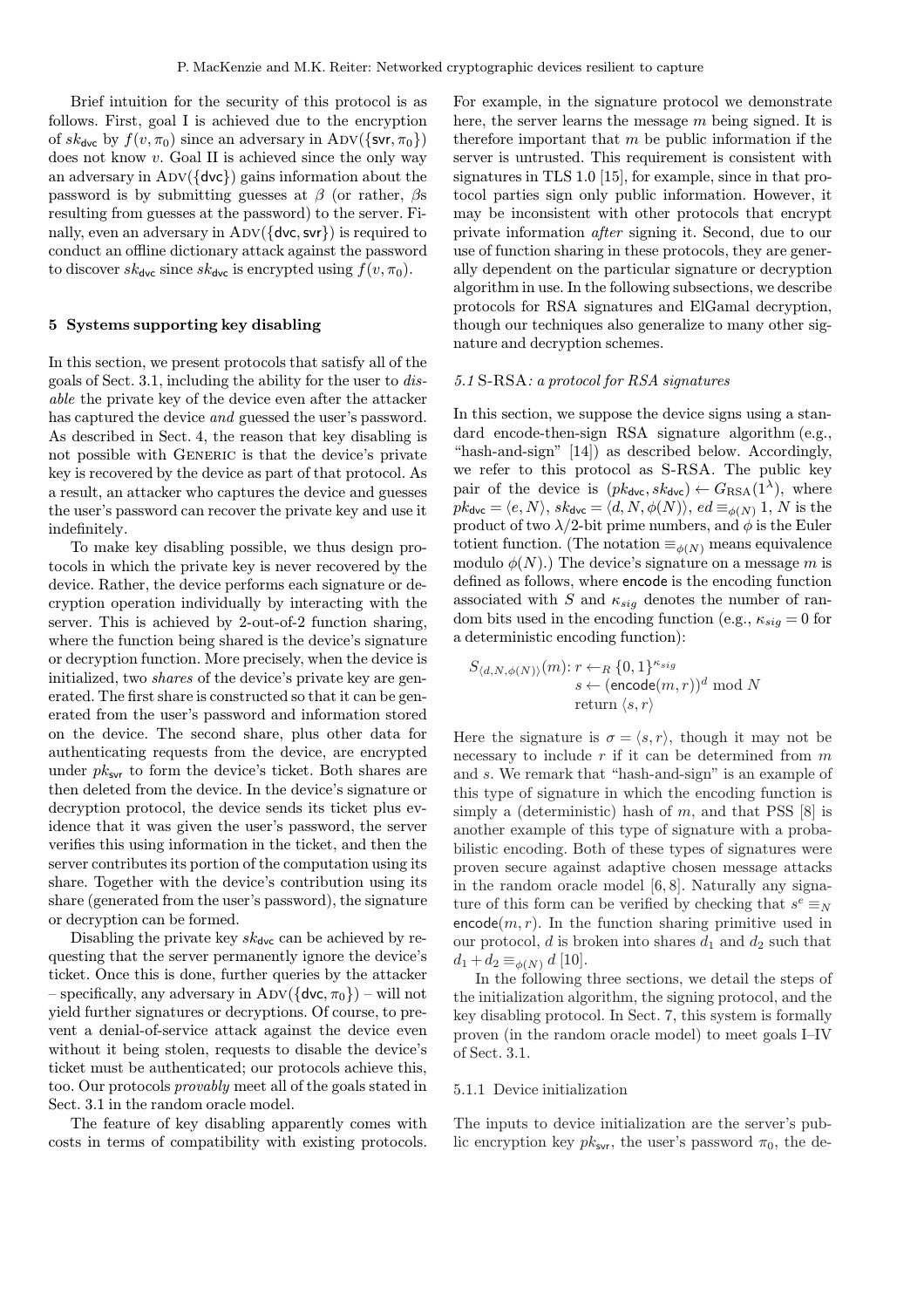vice's public key  $pk_{\text{dvc}} = \langle e, N \rangle$ , and the corresponding private key  $sk_{\text{dyc}} = \langle d, N, \phi(N) \rangle$ . The initialization algorithm proceeds as follows:

$$
t \leftarrow_R \{0,1\}^{\kappa} \n u \leftarrow h_{\text{dsbl}}(t) \n v \leftarrow_R \{0,1\}^{\kappa} \n a \leftarrow_R \{0,1\}^{\kappa} \n b \leftarrow h(\pi_0) \n d_1 \leftarrow f(v, \pi_0) \n d_2 \leftarrow d - d_1 \bmod \phi(N) \n \tau \leftarrow E_{pk_{\text{svr}}}(\langle a, b, u, d_2, N \rangle)
$$

Here we assume that f outputs an element of  $\{0,1\}^{\lambda+\kappa}$ . The values t, v, a,  $\tau$ ,  $pk_{\text{dvc}}$ , and  $pk_{\text{svr}}$  are saved on stable storage in the device. All other values, including  $u$ , b, d, d<sub>1</sub>, d<sub>2</sub>,  $\phi(N)$ , and  $\pi_0$ , are deleted from the device. The values t and  $\tau$  should be backed up offline for use in disabling if the need arises. The value  $\tau$  is the device's "ticket" that it uses to access the server.

#### 5.1.2 Signature protocol

Here we present the protocol by which the device signs a message m. The input provided to the device for this protocol is the input password  $\pi$ , the message m, and all of the values saved on stable storage in the initialization protocol of Sect. 5.1.1. The protocol is described in Fig. 2.

In Fig. 2,  $\beta$  is a value that proves the device's knowledge of  $\pi$  to the server.  $\rho$  is a one-time pad by which the server encrypts  $\nu$  to return it to the device. r is a  $\kappa_{sia}$ -bit value used in the encode function.  $\gamma$  is an encryption of m, r,  $\beta$ , and  $\rho$  to securely transport them to the server.  $\delta$  is a message authentication code computed using a to show the server that this request originated from the device. As in Sect. 4,  $\delta$  is not necessary to prove security relative



Fig. 2. S-RSA signature protocol

to the goals of Sect. 3.1 but nevertheless is important in practice to prevent denial-of-service attacks. It is important that the device delete  $\beta$ ,  $d_1$ , and  $\rho$  when the protocol completes and to never store them on stable storage.

The intuition behind the security of this protocol is similar to that for the GENERIC protocol. The major difference, however, is that only the server's contribution  $\nu$ to the signature of m is returned to the device, not  $sk_{\text{dvc}}$ (or the server's share of it). This is what makes key disabling possible, as described in Sect. 5.1.3.

The efficiency of the S-RSA protocol will generally be worse than the signing efficiency of the underlying RSA signature scheme, not only because of the message and encryption costs, but also because certain optimizations (e.g., Chinese remaindering) that are typically applied for RSA signatures cannot be applied in S-RSA. Nevertheless, since dvc can compute  $(\text{encode}(m, r))^{d_1} \text{ mod } N$ while awaiting a response from svr, a significant portion of the device's computation can be parallelized with the server's.

## 5.1.3 Key disabling

Suppose that the device has been stolen and that the user wishes to permanently disable the private key of the device. Provided that the user backed up t and  $\tau$  before the device was stolen, the user can send  $t, \tau$  to the server. Upon recovering  $\langle a, b, u, d_2, N \rangle \leftarrow D_{sk_{\text{sur}}}(\tau)$ , the server verifies that  $u = h_{\text{dsbl}}(t)$  and, if so, records  $\tau$  on a disabled list. Subsequently, the server should refuse to respond to any request containing the ticket  $\tau$ . This requires that the server store  $\tau$  (or a hash of it) on a "blacklist". Rather than storing  $\tau$  forever, though, the server can discard  $\tau$  once there is no danger that  $pk_{\text{dvc}}$  will be used subsequently (e.g., once the public key has been revoked). Note that for security against denial-of-service attacks (an adversary attempting to disable  $\tau$  without t), we do not need  $h_{\text{dsbl}}$  to be a random oracle, but simply a one-way hash function.

#### 5.2 D-ElG: a protocol for ElGamal decryption

In this section, we give a protocol by which the device can perform decryption with an ElGamal [17] private key, using our techniques to gain the same benefits as S-RSA yielded for RSA signatures. We focus here on decryption (vs. signatures) and ElGamal (vs. RSA) to demonstrate the breadth of cryptographic operations to which our techniques apply. With respect to decryption, our techniques only apply to decryption schemes that do not have a private validity check, that is, a validity check that uses the private key. (For example, OAEP [7] is a scheme that uses a private validity check.) We also note that while protocols for signature schemes based on discrete logarithms (e.g., DSA [29]) do not immediately follow from the protocol of this section, they can be achieved using more specialized cryptographic techniques, as corollaries of [33].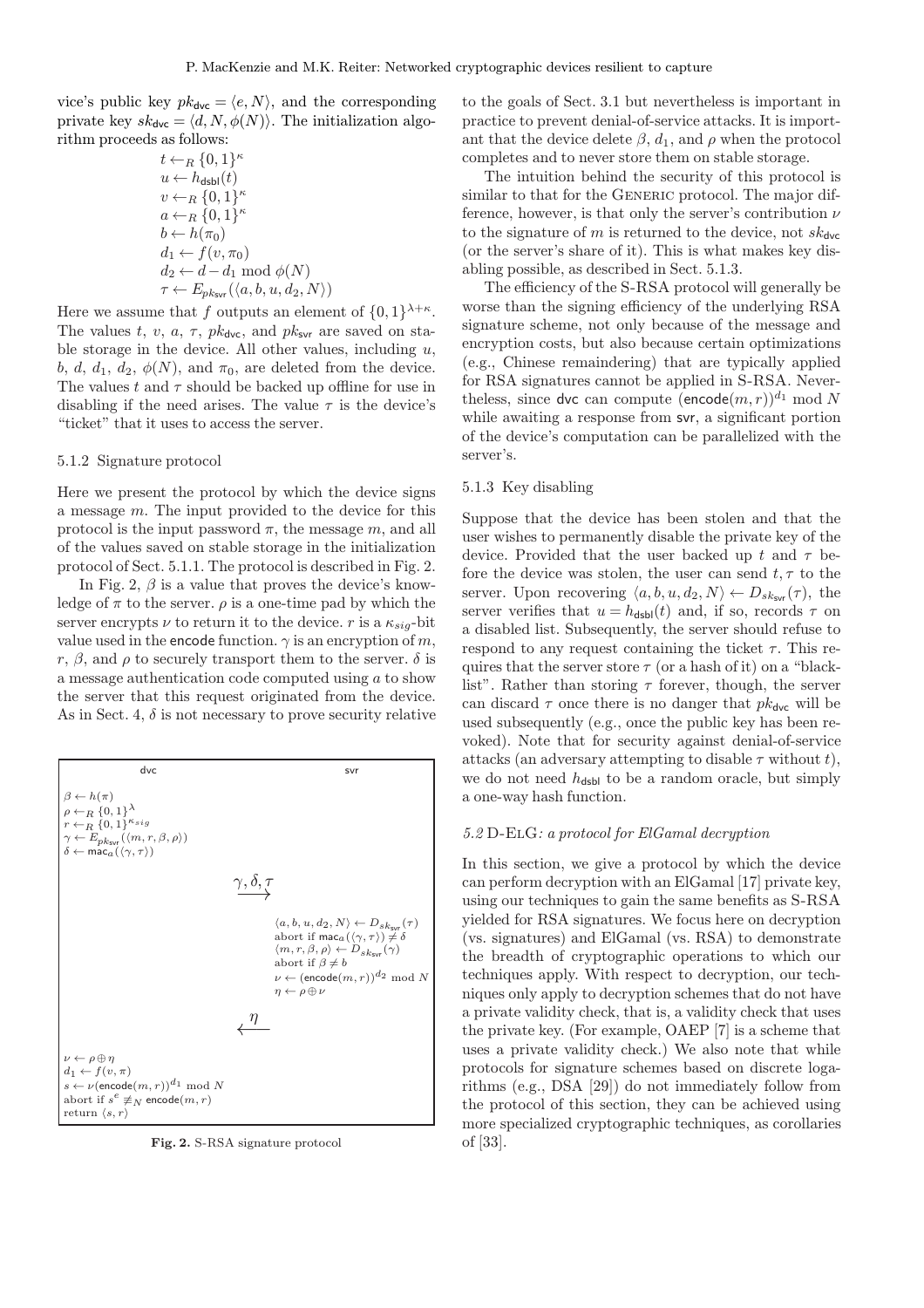For ElGamal encryption, the public key pair of the device is  $(pk_{\text{dvc}}, sk_{\text{dvc}}) \leftarrow G_{\text{ElG}}(1^{\lambda})$ , where  $pk_{\text{dvc}} = \langle g, p, q, y \rangle$ ,  $sk_{\text{dvc}} = \langle g, p, q, x \rangle$ , p is an  $\lambda$ -bit prime, g is an element of order q in  $\mathbb{Z}_p^*$ , x is an element of  $\mathbb{Z}_q$  chosen uniformly at random, and  $y = g^x \mod p$ . For generality (and reasons that will become clearer later), we describe the D-ElG protocol using an abstract specification of "ElGamallike" encryption. An ElGamal-like encryption scheme is an encryption scheme in which (i) the public and private keys are as above and (ii) the decryption function  $D$  can be expressed in the following form:

$$
D_{\langle g,p,q,x \rangle}(c)
$$
: if  $\text{valid}(c) = 0$ , return  $\bot$   
\n
$$
w \leftarrow \text{select}(c)
$$
  
\n
$$
z \leftarrow w^x \mod p
$$
  
\n
$$
m \leftarrow \text{reveal}(z, c)
$$
  
\nreturn  $m$ 

Above, valid $(c)$  tests the well-formedness of the ciphertext c; it returns 1 if well formed and 0 otherwise. select(c) returns the argument w that is raised to the x-th power modulo p. reveal $(z, c)$  generates the plaintext  $m$  using the result  $z$  of that computation. For example, in original ElGamal encryption, where  $q = p-1$  and  $c =$  $\langle c_1, c_2 \rangle = \langle g^k \bmod p, my^k \bmod p \rangle$  for some secret value  $k \in \mathbb{Z}_q$ , valid $(\langle c_1, c_2 \rangle)$  returns 1 if  $c_1, c_2 \in \mathbb{Z}_p^*$  and 0 otherwise; select( $\langle c_1, c_2 \rangle$ ) returns  $c_1$ ; and reveal( $z, \langle c_1, c_2 \rangle$ ) returns  $c_2z^{-1}$  mod p. We note, however, that the private key is not an argument to valid, select, or reveal; rather, the private key is used only in computing  $z$ . Using this framework, the D-ElG protocol is described in the following subsections. We will discuss various ElGamal-like encryption functions and their use in this protocol in Sect. 5.2.4.

In the following three sections, we detail the steps of the initialization algorithm, the decryption protocol, and the key-disabling protocol. In Sect. 5.2.4, we describe various instantiations of these protocols using ElGamal-like encryption schemes. In Sect. 8, this system, instantiated with an ElGamal-like encryption scheme (i.e., an encryption scheme as described above, with a specific definition of security as described in Sect. 8), is formally proven (in the random oracle model) to meet goals I–IV of Sect. 3.1.

#### 5.2.1 Device initialization

The inputs to device initialization are the server's public encryption key  $pk_{\text{svr}}$ , the user's password  $\pi_0$ , the device's public key  $pk_{\text{dvc}} = \langle g, p, q, y \rangle$ , and the corresponding private key  $sk_{\text{dvc}} = \langle g, p, q, x \rangle$ . The initialization algorithm proceeds as follows:  $\frac{1}{2}$ 

$$
t \leftarrow_R \{0,1\}^{\kappa}
$$
  
\n
$$
u \leftarrow h_{\text{dsbl}}(t)
$$
  
\n
$$
v \leftarrow_R \{0,1\}^{\kappa}
$$
  
\n
$$
a \leftarrow_R \{0,1\}^{\kappa}
$$
  
\n
$$
b \leftarrow h(\pi_0)
$$
  
\n
$$
x_1 \leftarrow f(v, \pi_0)
$$
  
\n
$$
x_2 \leftarrow x - x_1 \mod q
$$
  
\n
$$
\tau \leftarrow E_{pk_{\text{svr}}}(\langle a, b, u, g, p, q, x_2 \rangle)
$$

Here we assume that f outputs an element of  $\{0,1\}^{2|q|}$ . The values v,  $a, \tau, pk_{\text{dyc}}, pk_{\text{svr}},$  and t are saved on stable storage in the device. All other values, including  $u, b, x$ ,  $x_1, x_2$ , and  $\pi_0$ , are deleted from the device. The values t and  $\tau$  should be backed up offline for use in disabling if the need arises. The value  $\tau$  is the device's "ticket" that it uses to access the service.

## 5.2.2 Decryption protocol

Figure 3 describes the protocol by which the device decrypts a ciphertext c generated using the device's public key in an ElGamal-like encryption scheme. The input provided to the device for this protocol is the input password  $\pi$ , the ciphertext c, and all of the values saved on stable storage in the initialization protocol of Sect. 5.2.1. In Fig. 3,  $h_{\mathsf{zko}}$  is assumed to return an element of  $\mathbb{Z}_q$ .

The reader should observe in Fig. 3 that the device's decryption function is implemented jointly by dvc and svr. Moreover,  $\langle \nu, e, s \rangle$  constitutes a noninteractive zeroknowledge proof from svr (the "prover") to dvc (the "verifier") that svr constructed its contribution  $\nu$  correctly. As before,  $\beta$  is a value that proves the device's knowledge of  $\pi$  to the server,  $\gamma$  is an encryption of c,  $\beta$ , and  $\rho$  to securely transport them to the server, and  $\delta$  is a message authentication code computed using  $a$  to show the server that this request originated from the device.

Decryption via the D-ElG protocol is somewhat more costly than decryption in the underlying ElGamal-like encryption scheme. As in S-RSA, we recommend that dvc compute  $\mu$  while awaiting a response from svr in order to parallelize computation between the two.

## 5.2.3 Key disabling

Like S-RSA, the D-ElG protocol also supports key disabling. Assuming that the user backed up t and  $\tau$  before the device was stolen, the user can send  $t, \tau$  to the server. Upon recovering  $\langle a, b, u, g, p, q, x_2 \rangle \leftarrow D_{sk_{\text{svr}}}(\tau)$ , the server verifies that  $u = h_{\text{dsbl}}(t)$  and, if so, records  $\tau$  on a disabled list. Subsequently, the server should refuse to respond to any request containing the ticket  $\tau$ . We remind the reader that this requires the server to store  $\tau$ (or a hash of it) on a "blacklist". Rather than storing  $\tau$ forever, though, the server can discard  $\tau$  once there is no danger that  $pk_{\text{dvc}}$  will be used subsequently (e.g., once the public key has been revoked).

#### 5.2.4 Choices for ElGamal-like encryption

There are several possibilities for ElGamal-like encryption schemes that, when used to instantiate the description of Fig. 3, result in a protocol that provably satisfies goals I–IV. That said, the precise senses in which a particular instance can satisfy goal IV deserve some discussion. The most natural definition of security for key disabling is that an adversary in ADV( $\{\text{dvc}, \pi_0\}$ ) who is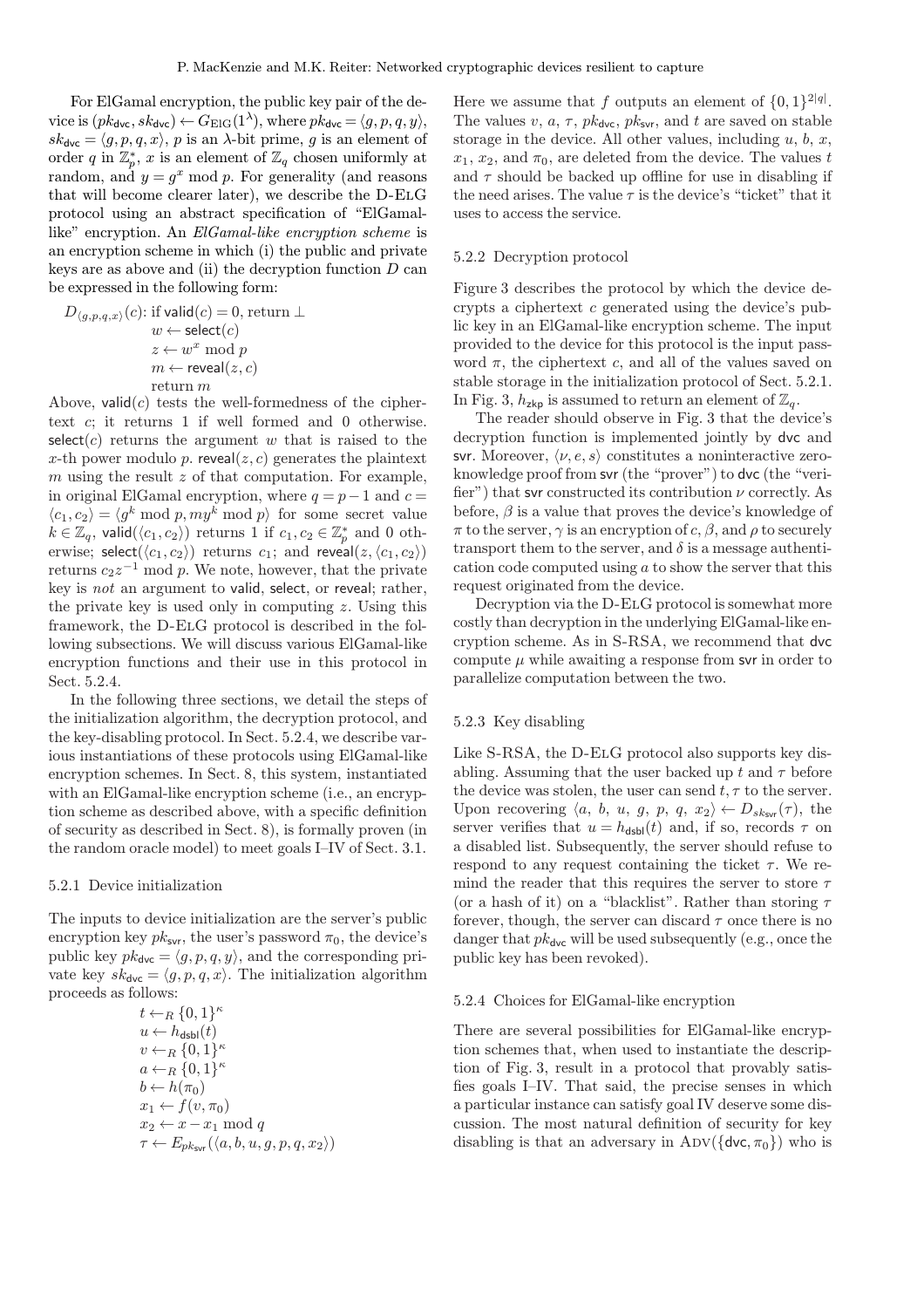P. MacKenzie and M.K. Reiter: Networked cryptographic devices resilient to capture



Fig. 3. D-ElG decryption protocol

presented with a ciphertext c after the key has been disabled will be unable to decrypt c. A stronger definition for key disabling could require that c remain indecipherable, even if c were given to the adversary before key disabling occurred, as long as c were not sent to svr before disabling.

If the original ElGamal scheme is secure against indifferent chosen ciphertext attacks [38], then the protocol of Fig. 3 can be proven secure in the former sense when instantiated with original ElGamal. However, the security of ElGamal in this sense has not been established and is an active area of research (see [35]). There are, however, ElGamal-like encryption schemes that suffice to achieve even the latter, stronger security property, such as the following proposal from [40] called  $TDH1$ . In this scheme, q is a  $\kappa$ -bit prime factor of  $p-1$ . Encryption of a message m proceeds as follows:

$$
E_{\langle g,p,q,y \rangle}(m): k \leftarrow_R \mathbb{Z}_q
$$
  
\n
$$
c_1 \leftarrow h_1(y^k \mod p) \oplus m
$$
  
\n
$$
c_2 \leftarrow g^k \mod p
$$
  
\n
$$
\ell \leftarrow_R \mathbb{Z}_q
$$
  
\n
$$
g' \leftarrow h_2(\langle c_1, c_2, g^{\ell} \mod p \rangle)
$$
  
\n
$$
c_3 \leftarrow (g')^k \mod p
$$
  
\n
$$
c_4 \leftarrow h_3(\langle g', c_3, (g')^{\ell} \mod p \rangle)
$$
  
\n
$$
c_5 \leftarrow \ell + k c_4 \mod q
$$

The tuple  $\langle c_1, c_2, c_3, c_4, c_5 \rangle$  is the ciphertext. Above,  $h_1$ outputs a value from  $\{0,1\}^{|m|}$ ,  $h_2$  outputs an element of

the subgroup of  $\mathbb{Z}_p^*$  generated by g, and  $h_3$  outputs a value from  $\mathbb{Z}_q$ . Note that  $h_2$  may be implemented by defining  $h_2(z) = (h'(z))^{(p-1)/q} \text{ mod } p$ , where h' is a hash function that outputs a value from  $\{0,1\}^{\lambda+\kappa}$ . Decryption takes the following form:

valid(c): 
$$
\langle c_1, c_2, c_3, c_4, c_5 \rangle \leftarrow c
$$
\n $w_1 \leftarrow g^{c_5}(c_2)^{-c_4} \mod p$ \n $g' \leftarrow h_2(\langle c_1, c_2, w_1 \rangle)$ \n $w_2 \leftarrow (g')^{c_5}(c_3)^{-c_4} \mod p$ \nreturn  $(c_4 = h_3(\langle g', c_3, w_2 \rangle) \land (c_2)^q \equiv_p (c_3)^q \equiv_p 1)$ \nselect(c):  $\langle c_1, c_2, c_3, c_4, c_5 \rangle \leftarrow c$ \nreturn  $c_2$ \nreveal $(z, c)$ :  $\langle c_1, c_2, c_3, c_4, c_5 \rangle \leftarrow c$ \nreturn  $h_1(z) \oplus c_1$ 

A second proposal from [40], called TDH2, can also be used to instantiate our protocol and achieve the stronger version of goal IV.

## 6 Proof of security for Generic

In this section, we provide a formal proof of security for the GENERIC system in the random oracle model [6]. Hash functions in the random oracle model are assumed to be ideal random functions. That is, for each possible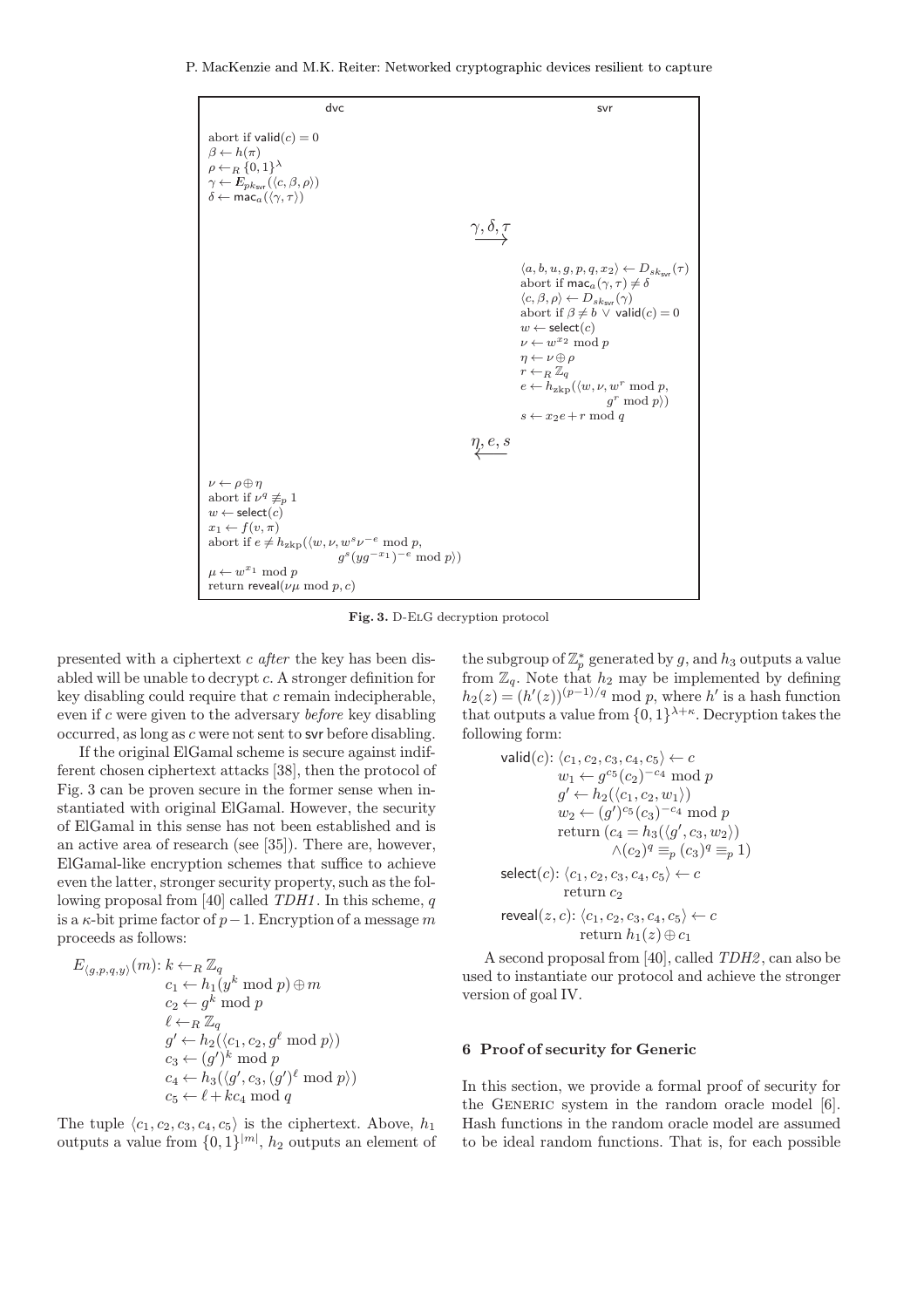input, each output bit of the hash function is chosen uniformly and independently. Although this is not a standard complexity theoretic assumption [12], it has been useful for proving security for many practical cryptographic schemes.

## 6.1 Definitions

In order to state and prove security of our protocol formally, we must first state requirements for the security of a pseudorandom function, of an encryption scheme, of a signature scheme, and of Generic.

Pseudorandom functions. A pseudorandom function family is a family of functions  $f<sub>v</sub>$  parameterized by a secret value  $v$ , which has the following security property: It is computationally infeasible to distinguish between an oracle for the  $f_v$  function, where v is chosen randomly, and an oracle for a perfectly random function (with the same input and output ranges). See [21] for a formal definition.

Security for encryption schemes. We specify adaptive chosen-ciphertext security [38] for an encryption scheme  $\mathcal{E} = (G_{enc}, E, D)$ . (For more details, see [3, Property IND-CCA2].) An attacker A is given pk, where  $(pk, sk) \leftarrow$  $G_{enc}(1^{\lambda})$ . A is allowed to query a decryption oracle that takes a ciphertext as input and returns the decryption of that ciphertext (or  $\perp$  if the input is not a valid ciphertext). At some point, A generates two equal-length strings  $X_0$  and  $X_1$  and sends these to a test oracle, which chooses  $\xi \leftarrow_R \{0, 1\}$ , and returns  $Y \leftarrow E_{pk}(X_{\xi})$ . Then A continues as before, with the one restriction that it cannot query the decryption oracle on  $Y$ . Finally,  $A$  outputs ξ' and succeeds if  $ξ' = ξ$ . We say an attacker A  $(q, ε)$ breaks  $\mathcal E$  if the attacker makes q queries to the decryption oracle, and  $2 \cdot Pr(A \text{ succeeds}) - 1 \geq \epsilon$ . Note that this implies

 $Pr(A \text{ guesses } 0 \mid \xi = 0) - Pr(A \text{ guesses } 0 \mid \xi = 1) \ge \epsilon$ 

Security for signature schemes. We specify existential unforgeability vs. chosen message attacks [22] for a signature scheme  $S = (G_{sig}, S, V)$ . A forger is given pk, where  $(pk, sk) \leftarrow G_{sig}(1^{\lambda})$ , and tries to forge signatures with respect to pk. It is allowed to query a signature oracle (with respect to  $sk$ ) on messages of its choice. It succeeds if after this it can output a valid forgery  $(m, \sigma)$ , where  $V_{pk}(m, \sigma) = 1$ , but m was not one of the messages signed by the signature oracle. We say a forger  $(q, \epsilon)$ breaks a scheme if the forger makes  $q$  queries to the signature oracle and succeeds with probability at least  $\epsilon$ .

Note: If a scheme uses random oracles, then those oracles are considered part of the scheme and may be queried by attackers/forgers along with the encryption/signature oracles.

Security for GENERIC. Let GENERIC  $[\mathcal{S}, \mathcal{E}, \mathcal{D}]$  denote a GENERIC system based on a (matchable) signature scheme  $S = (G_{sia}, S, V)$ , an encryption scheme  $\mathcal E$  for the server, and a dictionary  $D$ . A forger is given  $pk$ , where  $(pk, sk) \leftarrow G_{sig}(1^{\lambda})$ , and the public data generated by the initialization procedure for the protocol along with certain secret data of the device and/or server (depending on the type of forger). As in the security definition for standard signature schemes, the goal of the forger is to forge signatures with respect to  $pk$ . Instead of a signature oracle, the forger may query a dvc oracle, a svr oracle, and (possibly) random oracles  $h$  and  $f$ . A random oracle may be queried at any time. It takes an input and returns a random value in the defined range. The svr oracle may be queried at any time by invoking serve with an input message; this either aborts or returns an output message (with respect to the secret server data generated by the initialization procedure).

The dvc oracle may be queried with start, finish, sign, and erase. On a start query, which corresponds to an initiation of the Generic protocol, the dvc oracle takes no input, returns an output message, and sets some internal state (with respect to the secret device data and the password generated by the initialization procedure). On a finish query, which corresponds to the device receiving a message ostensibly from the server, the dvc oracle takes an input message and either aborts or returns silently (depending on the message and the internal state set in the previous start and using the algorithm  $M$  from  $\mathcal{S}$ ). On an erase query, the dvc oracle takes no input and returns no output. This is a "placeholder" query, which indicates when the user has stopped actively using the device and the device has erased all sensitive information; this is when the device may be vulnerable to capture. On a sign query, the dvc oracle takes a message as input and returns the signature of the message using the algorithm  $S_{sk}$  from S. start, finish, sign, and erase must be queried in order, except that sign may be repeated as often as desired, and the complete sequence of four may be repeated as often as desired by the forger. (Of course, each query may have different inputs.) Also, a sign query may only be made between a finish query that does not abort and the next erase query to dvc.

The forger *succeeds* if after this it can output a valid forgery  $(m, \sigma)$ , where  $V_{pk}(m, \sigma) = 1$ , but m was not one of the messages signed by the device with a sign query.

Let  $q_{sign}$  be the number of sign queries to dvc. Let  $q_{\text{dvc}}$  be the number of start queries to dvc. Let  $q_{\text{svr}}$  be the number of queries to the server that are not the output of a start query. For Theorem 2, where we model h and f as random oracles, let  $q_h$  and  $q_f$  be the number of queries to the respective random oracles,  $q_o$  the number of other oracle queries not counted above, and  $\overline{q} = (q_{\text{dyc}}, q_{\text{sign}}, q_{\text{svr}}, q_h, q_f, q_o)$ . In a slight abuse of notation, let  $|\overline{q}| = q_{\text{dyc}} + q_{\text{sign}} + q_{\text{svr}} + q_h + q_f + q_o$ , i.e., the total number of oracle queries.

We say a forger  $(\overline{q}, \epsilon)$ -breaks GENERIC if it makes  $|\overline{q}|$ oracle queries (of the respective type and to the respective oracles) and succeeds with probability at least  $\epsilon$ . We say GENERIC is  $(\overline{q}, \epsilon)$ -secure if no forger  $(\overline{q}, \epsilon)$ -breaks GENERIC.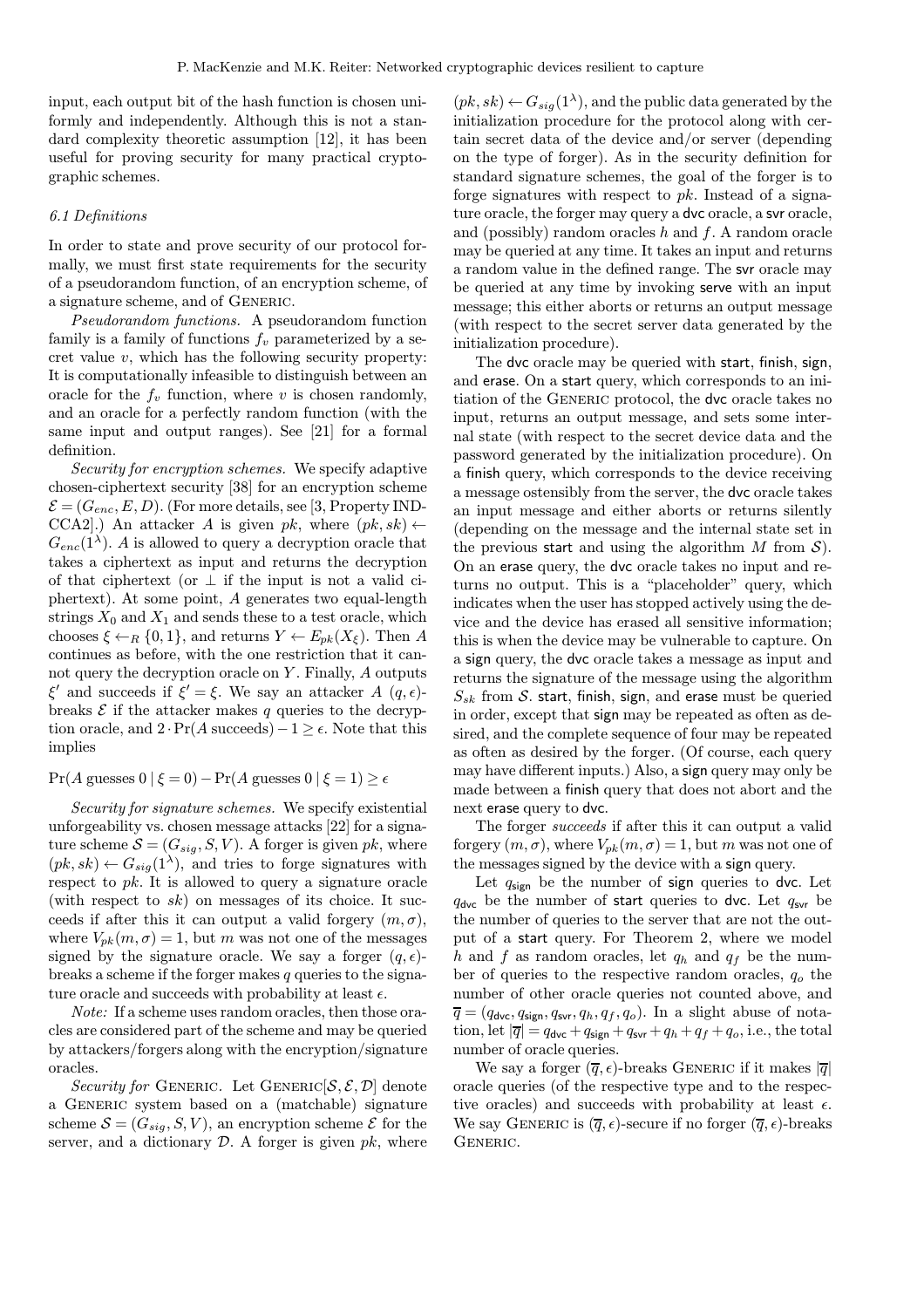#### 6.2 Theorems

In this section, we prove that if a forger breaks the GENERIC system with probability nonnegligibly more than what is inherently possible in a system of this kind (e.g., if the device is stolen, the attacker inherently has the ability to launch an online dictionary attack, but not an offline dictionary attack), then the underlying signature scheme or encryption scheme used in GENERIC can be broken with nonnegligible probability. This implies that if the underlying signature and encryption schemes are secure, our system will be as secure as inherently possible.

We prove security separately for the different types of attackers from Sect. 3.1. The idea behind each proof is a simulation argument. We assume that a forger F can break the GENERIC system, meaning that it can forge a message not signed by the device in the Generic system. We then construct a forger  $F^*$  that forges in the underlying signature scheme. Basically  $F^*$  will run F over a simulation of the GENERIC system, and when  $F$  succeeds in forging a signature in GENERIC (in a way not inherently possible, as discussed above), then  $F^*$  will succeed in forging a signature in the underlying signature scheme.

In the security proof against a device-compromising (i.e., ADV( $\{\text{dvc}\}\$ ) forger F, there is a slight complication. If  $F$  were able to break the encryption scheme of the server, a forger  $F^*$  as described above may not be able to simulate properly. Thus we show that either  $F$  forges signatures (in a way not inherently possible) in a simulation where all encryptions are of strings of zeroes, and thus we can construct a forger  $F^*$  that succeeds in forging a signature in the underlying signature scheme, or F does not forge signatures (in a way not inherently possible) in that simulation, and thus it must be able to distinguish the true encryptions from the zeroed encryptions. Then we can construct an attacker  $A^*$  that breaks the underlying encryption scheme. In addition, we note that the device-compromising forgers for which we prove this result are even stronger than allowed in Sect. 3: after capturing dvc, the forger is permitted to cause dvc to initiate the GENERIC protocol on a message of the forger's choice, with dvc using the correct password  $\pi_0$  even if the forger does not know  $\pi_0$ . This models a forger that may be able to capture the static data from the device without capturing the device itself, i.e., without the knowledge of the user.

For proving security against all types of forgers, one must assume that both  $h$  and  $f$  behave as random oracles. However, for certain types of forgers, weaker hash function properties suffice.<sup>2</sup> For proving security against a forger in ADV( $\{$ dvc $\}$ ), we make no requirement on the f function, and we only require  $h$  to have a negligible probability of collisions over the dictionary  $\mathcal{D}$ . If  $|\mathcal{D}|$  were polynomial in  $\kappa$ , then it would suffice for h to be a collisionresistant hash function. If  $|\mathcal{D}|$  were superpolynomial, that property would not suffice. However, it would suffice for  $h$  to be a permutation.<sup>3</sup> For proving security against a forger in ADV( $\{sw, \pi_0\}$ ), we make no requirement on the h function, and it would suffice for  $\{f_v\}$  to be a pseudorandom function family.

In the theorems below, we use " $\approx$ " to indicate equality to within negligible factors. Moreover, in our simulations, the forger  $F$  is run at most once, and so the times of our simulations are straightforward and omitted from our theorem statements.

**Theorem 1.** Let  $\{f_v\}$  be a pseudorandom function family. If a type  $\text{ADV}(\{\textsf{svr}, \pi_0\})$  forger  $(\overline{q}, \epsilon)$ -breaks the GENERIC $[\mathcal{S}, \mathcal{E}, \mathcal{D}]$  system, then there exists a forger  $F^*$ that  $(q_{\text{sign}}, \epsilon')$ -breaks S with  $\epsilon' \approx \epsilon$ .

*Proof.* Given  $F \in \text{ADV}(\{\textsf{svr}, \pi_0\})$  that  $(\overline{q}, \epsilon)$ -breaks the GENERIC $[\mathcal{S}, \mathcal{E}, \mathcal{D}]$  system, we construct a forger  $F^*$  for S.  $F^*$  is given public key pk from S and simulates the GENERIC system for  $F$ , so that if  $F$  constructs a valid forgery, this will also be a valid forgery for  $S$ , and thus  $F^*$ will succeed.

Simulation:  $F^*$  gives pk to F as the device's public signature key. Then  $F^*$  generates the server's key pair  $(pk_{\text{svr}}, sk_{\text{svr}})$  and gives that to F. Next,  $F^*$  generates the secret user password  $\pi_0 \leftarrow_R \mathcal{D}$  and gives that to F. Finally,  $F^*$  generates the data  $\langle a, b, c \rangle$  for the ticket  $\tau$  in the normal way, using a random  $v \in \{0,1\}^{\kappa}$ , except that c is drawn randomly from  $\{0,1\}^{\lambda}$ .

 $F^*$  responds to svr queries as in the real protocol.  $F^*$ also responds to dvc start queries as in the real protocol.

However, for a dvc finish $(\eta)$  query corresponding to a start query,  $F^*$  simply checks that  $c = \eta \oplus \rho$  (where  $\rho$  was computed in the start query) and has dvc abort if this is false. Then, assuming the dvc did not abort, for any subsequent dvc sign $(m)$  query before an erase query,  $F^*$  calls the signature oracle for  $S$  on  $m$  and returns the result.

Analysis: Let GENERIC' be the GENERIC protocol with  $f_n$  replaced by a perfectly random function, and let  $\epsilon''$  be the probability that F produces a forgery when run against GENERIC'. By the pseudorandomness of  $f$ ,  $\epsilon'' \approx \epsilon$ . Now let  $\epsilon'$  be the probability that F forges in the simulation, and hence the probability that  $F^*$  forges in the underlying signature scheme. One can see that the simulation above is statistically indistinguishable from GENERIC' to F, and so  $\epsilon' \approx \epsilon'' \approx \epsilon$ .

**Theorem 2.** Let  $h$  and  $f$  be random oracles. If a type ADV({ $dvc, svr$ }) forger ( $\overline{q}, \epsilon$ )-breaks the GENERIC[ $S, \mathcal{E}, \mathcal{D}$ ] system, then there exists a forger  $F^*$  that  $(q_{\text{sign}}, \epsilon')$ -breaks  $\mathcal{S}$  with  $\epsilon' \approx \epsilon - \frac{q_h + q_f}{|\mathcal{D}|}$ .

<sup>2</sup> Minimizing reliance on the random oracle model is generally desirable since random oracles are not a standard cryptographic assumption [12].

 $3$  Also, certain weaker properties for h would lead to provable security, but with weaker bounds in the theorem.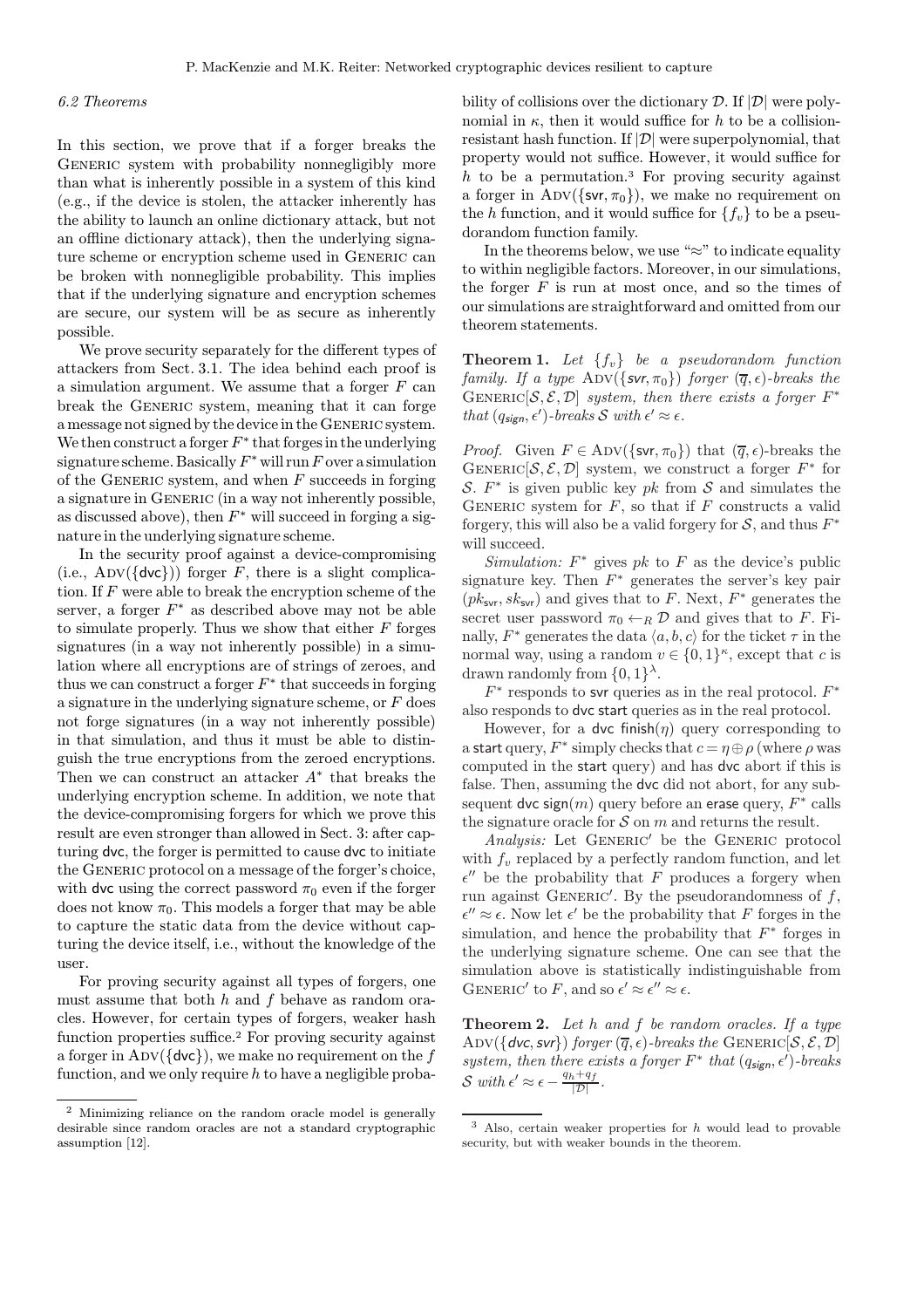*Proof.* Given  $F \in \text{ADV}({\text{dvc}, \text{svr}})$  that  $(\overline{q}, \epsilon)$ -breaks the GENERIC $[\mathcal{S}, \mathcal{E}, \mathcal{D}]$  system, we construct a forger  $F^*$  for S.  $F^*$  is given public key pk from S and simulates the GENERIC system for  $F$ , so that if  $F$  constructs a valid forgery, this will also be a valid forgery for  $S$ , and thus  $F^*$ will succeed.

Simulation:  $F^*$  gives pk to F as the device's public signature key. Then  $F^*$  generates the server's key pair  $(pk_{\text{svr}}, sk_{\text{svr}})$  and gives that to F. Next,  $F^*$  generates the secret user password  $\pi_0 \leftarrow_R \mathcal{D}$ . Finally,  $F^*$  generates the data  $\langle a, b, c \rangle$  for the ticket  $\tau$  in the normal way, using a random  $v \in \{0,1\}^{\kappa}$ , except that c is drawn randomly from  $\{0,1\}^{\lambda}$ .  $F^*$  gives a, v, and  $\tau \leftarrow E_{p k_{\text{svr}}}(\langle a, b, c \rangle)$  to F.

 $F^*$  responds to an  $h(\pi)$  or  $f(v', \pi)$  query as a normal random oracle would, except that it aborts if  $\pi = \pi_0$  (for an h() query) or  $\pi = \pi_0$  and  $v' = v$  (for an f() query).

 $F^*$  responds to svr and dvc queries as in the proof of Theorem 1.

Analysis: Unless F makes a query  $h(\pi_0)$  or  $f(v, \pi_0)$ , which occurs with probability at most  $\frac{\dot{q}_h + \dot{q}_f}{|\mathcal{D}|}$ , the simulation is indistinguishable from the real protocol to  $F$ , so if F produced a forgery with probability  $\epsilon$  in GENERIC,  $F^*$  would produce a forgery with probability at least  $\epsilon' \approx \epsilon - \frac{q_h + q_f}{|D|}$  in the underlying signature scheme.

Theorem 3. Suppose h has a negligible probability of collision over D. If a type  $\text{ADV}(\{\text{dvc}\})$  forger  $(\overline{q}, \epsilon)$ breaks the GENERIC $[\mathcal{S}, \mathcal{E}, \mathcal{D}]$  system where  $\epsilon \approx \frac{q_{\text{svr}}}{|\mathcal{D}|} + \psi$ , then either there exists an attacker  $A^*$  that  $(2q_{\text{svr}}, \epsilon')$ breaks  $\mathcal E$  with  $\epsilon' \approx \frac{\psi}{2(1+q_{\text{dvc}})}$  or there exists a forger  $F^*$  that  $(q_{\text{sign}}, \epsilon'')$ -breaks  $\mathcal S$  with  $\epsilon'' \approx \frac{\psi}{2}$ .

*Proof.* Given  $F \in \text{ADV}(\{\text{dvc}\})$  that  $(\overline{q}, \epsilon)$ -breaks the GENERIC $[\mathcal{S}, \mathcal{E}, \mathcal{D}]$  system, we show that we can construct either a forger  $F^*$  against S or an attacker  $A^*$  against  $\mathcal E$ . We first show that if forger F wins (as defined below) against a certain simulation with probability greater than  $\frac{q_{\mathsf{svr}}}{|D|} + \frac{\psi}{2}$ , we can construct a forger  $F^*$  that can  $(q_{\mathsf{dvc}}, \epsilon'')$ break S with  $\epsilon'' \approx \frac{\psi}{2}$ . Assuming F does not win against that simulation with the probability stated above, then we show that we can construct an attacker  $A^*$  that breaks  $\mathcal E$  with probability at least  $\frac{\psi}{2(1+q_{\text{dvc}})}$ .

Part 1:  $F^*$  is given public key pk from S and simulates the GENERIC system for  $F$ , so that if  $F$  constructs a valid forgery, this will also be a valid forgery for  $S$ , and thus  $F^*$  will succeed. We say F wins against this simulation if  $F$  produces a valid forgery in the simulation, or if  $F$ makes a successful online password guess. This is defined as F making a server query with input  $(\gamma, \delta, \tau')$ , where  $\delta = \max_{a} (\langle \gamma, \tau \rangle)$  for the mac key a stored on the device, and either (1)  $\tau'$  is the ticket stored on the device and  $\gamma$  is a ciphertext not generated by a device start query, and where  $\langle \beta, \rho \rangle \leftarrow D_{sk_{\text{svr}}}(\gamma)$ , and  $\beta = h(\pi_0)$ ; or (2)  $\tau'$  is not the ticket stored on the device but  $\gamma$  was generated by a device start query, and where  $\langle a', b', c' \rangle \leftarrow D_{sk_{\text{svr}}}(\tau'),$ and  $b' = h(\pi_0)$ .

Part 1 Simulation:  $F^*$  gives pk to F as the device's public signature key. Then  $F^*$  generates the server's key pair  $(pk_{\text{svr}}, sk_{\text{svr}})$  and gives  $pk_{\text{svr}}$  to F. Next,  $F^*$  generates the secret user password  $\pi_0 \leftarrow_R \mathcal{D}$ . Finally,  $F^*$  generates the data  $\langle a, b, c \rangle$  for the ticket  $\tau$  in the normal way, using a random  $v \in \{0,1\}^{\kappa}$ , except that c is drawn randomly from  $\{0,1\}^{\lambda}$ .  $F^*$  gives a, v, and  $\tau \leftarrow E_{p k_{\text{svr}}}(\langle 0^{2\kappa+\lambda} \rangle)$  to F.  $F^*$  responds to svr serve $(\gamma, \delta, \tau')$  queries as follows:

*Case 1:*  $(\gamma, \delta, \tau')$  is from a dvc start query: Return  $\rho \oplus c$ (where  $\rho$  was from the start query).

*Case 2:*  $\gamma$  and  $\tau'$  are from a dvc start query, but not  $\delta$ : Have svr abort.

Case 3:  $\tau' = \tau$ , but  $\gamma$  is not from a dvc start query: Verify  $\delta$  like a normal server, but using the a value from initialization as the mac key. Then compute  $\langle \beta, \rho \rangle \leftarrow D_{sk_{\text{swr}}}(\gamma)$ . Abort the simulation if  $\beta = b$  (this is a successful online password guess) and have svr abort if  $\beta \neq b$ .

*Case 4:*  $\tau' \neq \tau$ , but  $\gamma$  is from a dvc start query: Compute  $\langle a', b', c' \rangle \leftarrow D_{sk_{\text{svr}}}(\tau').$  Verify  $\delta$  like a normal server, using mac key  $a'$ . Abort the simulation if  $b' = b$  (this is a successful online password guess) and have svr abort if  $b' \neq b$ . Case 5:  $\tau' \neq \tau$  and  $\gamma$  is not from a dvc start query: Behave like a normal server.

 $F^*$  responds to a dvc start query as a normal dvc would, except setting  $\gamma \leftarrow E_{pk_{\mathsf{SVr}}}(0^{\kappa+\lambda}).$  For a dvc finish<br>( $\eta)$ query corresponding to a start query,  $F^*$  simply checks that  $c = \eta \oplus \rho$  (where  $\rho$  was computed in the start query) and has the dvc abort if this is false. Then, assuming the dvc did not abort, for any subsequent dvc  $sign(m)$  query before an erase query,  $F^*$  calls the signature oracle for S on m and returns the result.

Part 1 Analysis: The probability that  $F$  makes a successful online password guess is at most  $\frac{q_{\text{svr}}}{|D|}$ , disregarding negligible probabilities (since  $\pi_0$  was chosen randomly and h has a negligible probability of collision over  $\mathcal{D}$ ), so if  $F$  wins against the simulation with probability at least  $\frac{q_{\mathsf{svr}}}{|D|} + \frac{\psi}{2}$ , it produces a forgery with probability at least  $\frac{\psi}{2}$ , and thus  $F^*$  produces a forgery in the underlying signature scheme with probability at least  $\epsilon'' \approx \frac{\psi}{2}$ .

Part 2: For the second part of the proof, we assume that the probability of  $F$  winning in Part 1 is at most  $\frac{q_{\text{svr}}}{|D|} + \frac{\psi}{2}$ . Then we construct an attacker  $A^*$  that breaks  $\mathcal{E}$ with probability  $\frac{\psi}{2(1+q_{\text{gyc}})}$ . Our attacker  $A^*$  is given a public key  $pk'$  from  $\mathcal{E}$  and runs a simulation of the GENERIC system for F.

First consider a simulator that gives  $pk'$  to F as the server's public encryption key and then simulates GENERIC exactly, but using a decryption oracle to decrypt messages encrypted under key  $pk'$  by F. Note that the decryptions of  $\tau$  and any  $\gamma$  generated by the dvc would already be known to the simulator. Now consider the same simulation, but with the normal messages encrypted by the simulator replaced with strings of zeros. (Naturally, the server pretends the encryptions are of the normal messages, not the strings of zeros.) The latter simulation is equivalent to the Part 1 simulation, except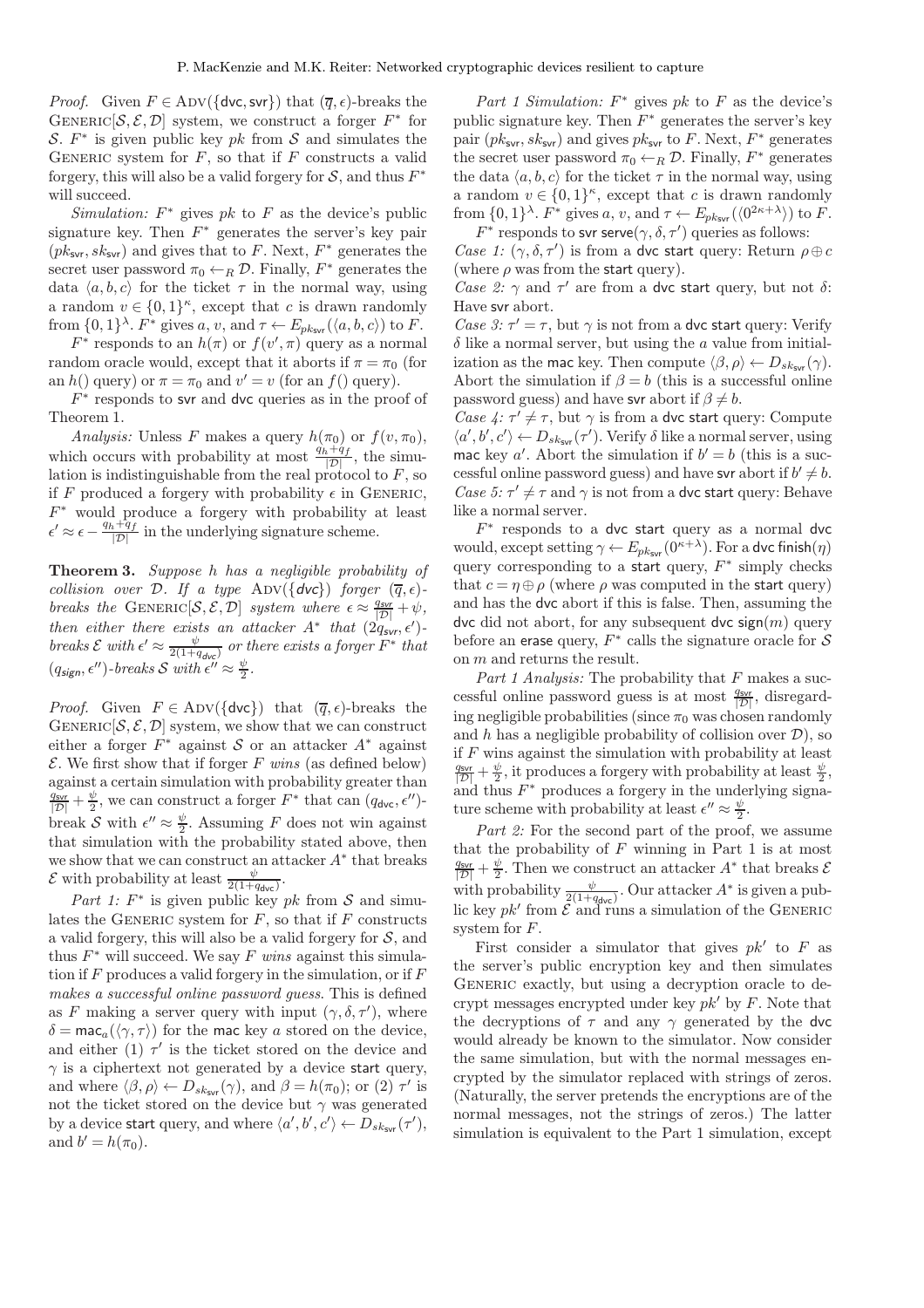that the latter simulation does not abort on a successful online password guess. Still, the probability of  $F$  forging in the latter simulation is at most  $\frac{q_{\mathsf{svr}}}{|D|} + \frac{\psi}{2}$ , while the probability of  $F$  forging in the former simulation is at least  $\frac{q_{\mathsf{svr}}}{|\mathcal{D}|} + \psi.$ 

Now we use a standard hybrid argument to construct A<sup>∗</sup>. Let experiment  $j \in \{0, \ldots, q_{\text{dvc}}+1\}$  correspond to the first  $j$  ciphertexts (generated by the simulator) being encryptions of the normal messages, and the remainder being encryptions of strings of 0s, and let  $p_i$  be the probability of  $F$  forging in experiment  $j$ . Then the average value for  $i \in \{0, \ldots, q_{\text{dvc}}\}$  of  $p_{i+1} - p_i$  is at least  $\frac{\psi}{2(1+q_{\text{dvc}})}$ .

Therefore, to construct  $A^*$ , we simply have  $A^*$  choose a random value  $i \in \{0, \ldots, q_{\text{dvc}}\}$  and run experiment i as above but calling the test oracle for the  $(i+1)$ <sup>st</sup> encryption to be generated by the simulator, where the two messages  $X_0$  and  $X_1$  submitted to the test oracle are the normal message and the string of zeros, respectively. Then  $A^*$  outputs 0 if F forges (meaning it believes  $X_0$ was encrypted by the test oracle) and 1 otherwise. By the analysis above,  $A^*$  breaks  $\mathcal E$  with probability  $\frac{\psi}{2(1+q_{\text{dvc}})}$ .

## 7 Proof of security for S-RSA

In this section, we provide a formal proof of security for the S-RSA system in the random oracle model.

#### 7.1 Definitions

In order to state and prove security of our protocol formally, we must first state requirements for the security of S-RSA.

Security for S-RSA. Let  $S-RSA[\mathcal{E}, \mathcal{D}]$  denote an S-RSA system based on an encryption scheme  $\mathcal E$  for the server and dictionary D. A forger is given  $\langle e, N \rangle$  where

$$
(\langle e, N \rangle, \langle d, N, \phi(N) \rangle) \leftarrow G_{\text{RSA}}(1^{\lambda}),
$$

the public data generated by the initialization procedure for the protocol along with certain secret data of the device, server, and/or the user's password (depending on the type of forger). The goal of the forger is to forge RSA signatures with respect to  $\langle e, N \rangle$ . There is a dvc oracle, a disable oracle, a svr oracle, and (possibly) random oracles  $h$  and  $f$ . A random oracle may be queried at any time. It takes an input and returns a random value in the defined range. The disable oracle may be queried with getVals. It responds with a value  $t$  and the device's ticket  $\tau$ .

The svr oracle may be queried with serve and disable. On a serve $(\gamma, \delta, \tau)$  query, which represents the receipt of a message in the S-RSA protocol ostensibly from the device, it either aborts or returns an output message  $\eta$ (with respect to the secret server data generated by the initialization procedure). On a disable $(t, \tau)$  query, which represents a disable request, the svr oracle rejects all future queries with the ticket  $\tau$  if t corresponds to  $\tau$  (see Sect. 5.1.3).

The dvc oracle may be queried with start and finish. We assume there is an implicit notion of sessions so that the dvc oracle can determine the start query corresponding to a finish query. On a start $(m)$  query, which represents a request to initiate the S-RSA protocol, the dvc returns an output message  $\langle \gamma, \delta, \tau \rangle$  and sets some internal state (with respect to the secret device data and the password generated by the initialization procedure). On the corresponding finish $(\eta)$  query, which represents the device's receipt of a response ostensibly from the server, the dvc oracle either aborts or returns a valid signature for the message  $m$  given as input to the previous start query.

A forger of type  $\text{ADV}(\{\textsf{svr}, \pi_0\})$ ,  $\text{ADV}(\{\textsf{dvc}, \textsf{svr}\})$ , or  $\text{ADV}({\text{dvc}})$  succeeds if after this it can output a pair  $(m,\langle s, r \rangle)$  where  $s^e \equiv_N \text{encode}(m, r)$  and there was no start(m) query. A type ADV({dvc,  $\pi_0$ }) forger succeeds if after this it can output a pair  $(m,\langle s, r \rangle)$  where  $s^e \equiv_N$ encode(m, r) and there was no serve( $\gamma$ ,  $\delta$ ,  $\tau$ ) query, where  $D_{sk_{\text{svr}}}(\gamma) = \langle m, *, *, * \rangle$ , before a disable $(t, \tau)$  query that disables the device's ticket  $\tau$ .

Let  $q_{\text{dvc}}$  be the number of start queries to the device. Let  $q_{\text{svr}}$  be the number of server serve queries. For Theorem 5, where we model h and f as random oracles, let  $q_h$ and  $q_f$  be the number of queries to the respective random oracles. Let  $q_o$  be the number of other oracle queries not counted above. Let  $\overline{q} = (q_{\text{dyc}}, q_{\text{svr}}, q_o, q_h, q_f)$ . In a slight abuse of notation, let  $|\overline{q}| = q_{\text{dyc}} + q_{\text{svr}} + q_o + q_h + q_f$ , i.e., the total number of oracle queries. We say a forger  $(\overline{q}, \epsilon)$ breaks S-RSA if it makes  $|\overline{q}|$  oracle queries (of the respective type and to the respective oracles) and succeeds with probability at least  $\epsilon$ .

#### 7.2 Theorems

Here we prove that if a forger breaks the S-RSA system with probability nonnegligibly more than what is inherently possible in a system of this kind, then either the underlying RSA signature scheme or the underlying encryption scheme used in S-RSA can be broken with nonnegligible probability. This implies that if the underlying RSA signature scheme and the underlying encryption scheme are secure, our system will be as secure as inherently possible. As in Sect. 6, we prove security separately for the different types of attackers from Sect. 3.1. One difference is that here we also prove security for a forger in  $\text{ADV}(\{\text{dvc}, \pi_0\})$ , and in this case we make no requirement on either  $h$  or  $f$ .

**Theorem 4.** Let  $\{f_v\}$  be a pseudorandom function family. If a type ADV({svr,  $\pi_0$ }) forger ( $\overline{q}, \epsilon$ )-breaks the S- $\text{RSA}[\mathcal{E}, \mathcal{D}]$  system, then there exists a forger that  $(q_{\mathsf{dvc}}, \epsilon')$ breaks the underlying RSA signature scheme with  $\epsilon' \approx \epsilon$ .

*Proof.* Given  $F \in \text{ADV}(\{\textsf{svr}, \pi_0\})$  that  $(\overline{q}, \epsilon)$ -breaks the  $S-RSA[\mathcal{E}, \mathcal{D}]$  system, we construct a forger  $F^*$  for the underlying RSA signature scheme.  $F^*$  is given public key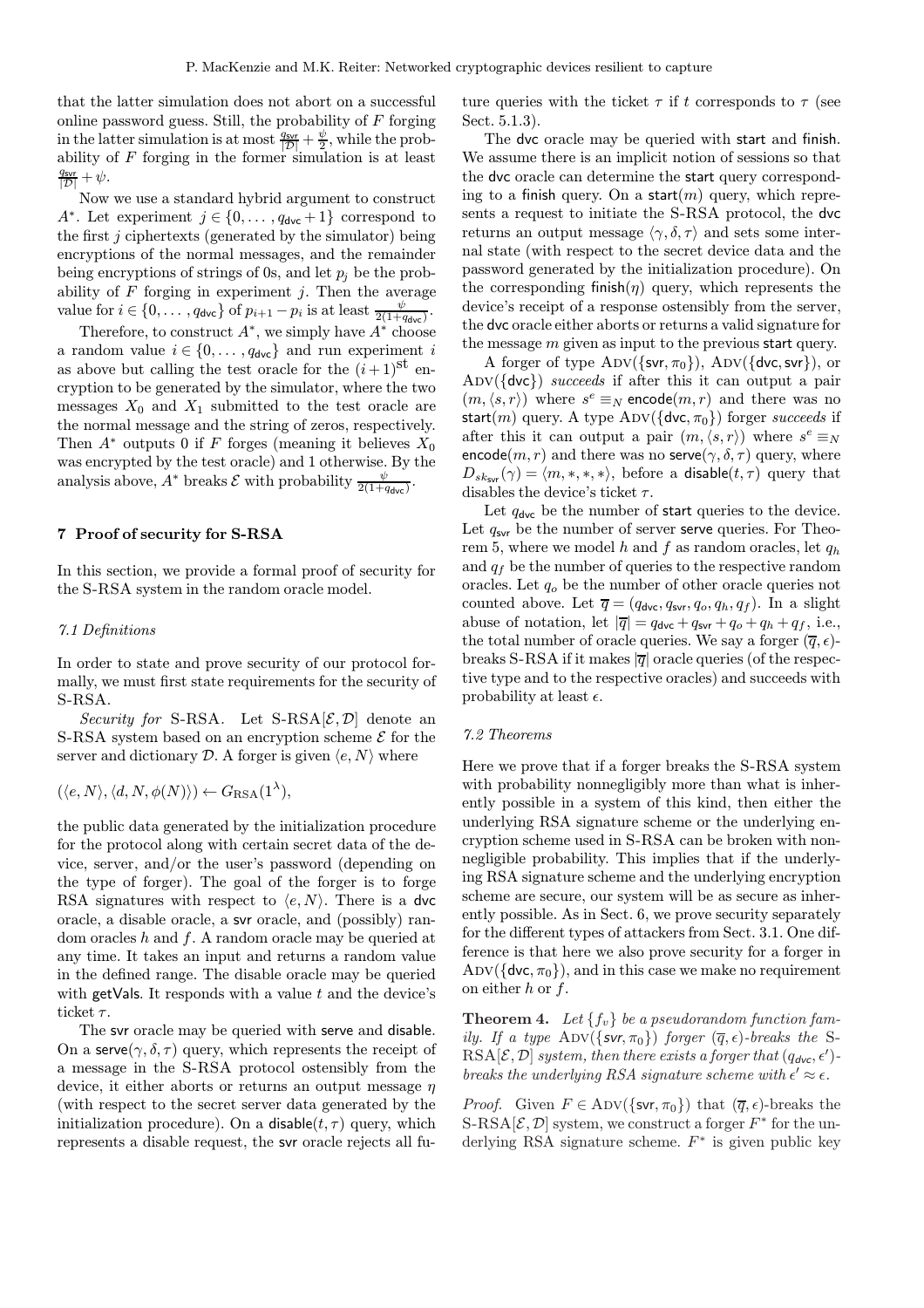$\langle e, N \rangle$  for the RSA signature scheme and simulates the S-RSA system for  $F$ , so that any forgery constructed by  $F$ will be a forgery in the underlying RSA signature scheme.

Simulation:  $F^*$  gives  $\langle e, N \rangle$  to F as the device's public signature key. Then  $F^*$  generates the server's key pair  $(pk_{\text{svr}}, sk_{\text{svr}})$  and gives that to F. Next,  $F^*$  generates the user password  $\pi_0 \leftarrow_R \mathcal{D}$  and gives that to F. Finally,  $F^*$ generates  $\langle a, b, u, d_2, N \rangle$  for the ticket  $\tau$  in the normal way, using random  $t, v \in \{0, 1\}^{\kappa}$ , except that  $d_2$  is drawn randomly from  $\mathbb{Z}_N$ .

 $F^*$  responds to svr queries as in the real protocol.  $F^*$ responds to dvc start $(m)$  queries by querying the signature oracle to get  $\sigma = \langle s, r \rangle$  and then responding as in the real protocol using that r value.  $F^*$  responds to a dvc finish( $\eta$ ) query corresponding to a start( $m$ ) query by computing  $\nu = \eta \oplus \rho$  (where  $\rho$  was computed in the start $(m)$ ) query) and checking that  $\nu \equiv_N (\text{encode}(m, r))^{d_2}$ . If this is false,  $F^*$  has dvc abort. Otherwise,  $F^*$  returns the  $\sigma$  returned from the signature oracle query in the start query.  $F^*$  responds to a getVals query to the disable oracle by returning  $t, \tau$ .

*Analysis:* Let S-RSA' be the S-RSA protocol with  $f_v$ replaced by a perfectly random function, and let  $\epsilon''$  be the probability that  $F$  produces a forgery when run against S-RSA'. By the pseudorandomness of  $f, \epsilon'' \approx \epsilon$ . Now let  $\epsilon'$  be the probability that F forges in the simulation and hence the probability that  $F^*$  forges in the underlying RSA signature scheme. One can see that the simulation above is statistically indistinguishable from  $S-RSA'$  to  $F$ , and so  $\epsilon' \approx \epsilon'' \approx \epsilon$ .

**Theorem 5.** Let  $h$  and  $f$  be random oracles. If a type ADV({ $dvc, svr$ }) forger ( $\overline{q}, \epsilon$ )-breaks the S-RSA[ $\mathcal{E}, \mathcal{D}$ ] system, then there exists a forger  $F^*$  that  $(q_{\text{dvc}}, \epsilon')$ -breaks the underlying RSA signature scheme with  $\epsilon' \approx \epsilon - \frac{q_h + q_f}{|\mathcal{D}|}$ .

*Proof.* Given  $F \in \text{ADV}({\text{dvc}, \text{svr}})$  that  $(\overline{q}, \epsilon)$ -breaks the S-RSA $[\mathcal{E}, \mathcal{D}]$  system, we construct a forger  $F^*$  for the underlying RSA signature scheme.  $F^*$  is given public key  $\langle e, N \rangle$  for the RSA signature scheme and simulates the S-RSA system for  $F$ , so that any forgery constructed by  $F$  without  $F$  guessing the password (as described below) will be a forgery in the underlying RSA signature scheme.

Simulation:  $F^*$  gives  $\langle e, N \rangle$  to F as the device's public signature key. Then  $F^*$  generates the server's key pair  $(pk_{\text{svr}}, sk_{\text{svr}})$  and gives that to F. Next,  $F^*$  generates the secret user password  $\pi_0 \leftarrow_R \mathcal{D}$ . Finally,  $F^*$ generates the data  $\langle a, b, u, d_2, N \rangle$  for the ticket  $\tau$  in the normal way, using random  $t, v \in \{0, 1\}^{\kappa}$ , except that  $d_2$ is drawn randomly from  $\mathbb{Z}_N$ .  $F^*$  gives a, v, and  $\tau \leftarrow$  $E_{p\&\text{ov}}(\langle a, b, u, d_2, N \rangle)$  to F.

 $F^*$  responds to an  $h(\pi)$  or  $f(v', \pi)$  query as a normal random oracle would, except that it aborts if  $\pi = \pi_0$  (for an h() query) or  $\pi = \pi_0$  and  $v' = v$  (for an f() query).

 $F^*$  responds to queries to the svr, dvc, and disable oracles as in the proof of Theorem 4.

Analysis: Unless F makes a query  $h(\pi_0)$  or  $f(v, \pi_0)$ , which occurs with probability at most  $\frac{\dot{q}_h + \dot{q}_f}{|\mathcal{D}|}$ , the simulation is indistinguishable from the real protocol to  $F$ , so if F produced a forgery with probability  $\epsilon$  in S-RSA,  $F^*$ would produce a forgery with probability at least  $\epsilon' \approx \epsilon \frac{q_h+q_f}{|D|}$  in the underlying RSA signature scheme.

Theorem 6. Suppose h has a negligible probability of collision over D. If a type ADV( $\{dvc\}$ ) forger  $(\overline{q}, \epsilon)$ -breaks the S-RSA $[\mathcal{E}, \mathcal{D}]$  system where  $\epsilon = \frac{q_{\text{svr}}}{|\mathcal{D}|} + \psi$ , then either there exists an attacker  $A^*$  that  $(2q_{\text{svr}}^*, \epsilon')$ -breaks  $\mathcal E$  with  $\epsilon' \approx \frac{\psi}{2(1+q_{\text{dyc}})}$  or there exists a forger  $F^*$  that  $(q_{\text{dyc}}, \epsilon'')$ . breaks the underlying RSA signature scheme with  $\epsilon'' \approx \frac{\psi}{2}$ .

*Proof.* Given  $F \in \text{ADV}(\{\text{dvc}\})$  that  $(\overline{q}, \epsilon)$ -breaks the S- $RSA[\mathcal{E}, \mathcal{D}]$  system, we show that we can construct either a forger F<sup>∗</sup> for the underlying RSA signature scheme or an attacker  $A^*$  against  $\mathcal E$ . We first show that if forger F wins (as defined below) against a certain simulation with probability greater than  $\frac{q_{\mathsf{svr}}}{|\mathcal{D}|} + \frac{\psi}{2}$ , we can construct a forger  $F^*$  that can  $(q_{\text{dvc}}, \epsilon'')$ -break the underlying RSA signature scheme with  $\epsilon'' \approx \frac{\psi}{2}$ . Assuming F does not win against that simulation with the probability stated above, then we show that we can construct an attacker  $A^*$  that  $(2q_{\mathsf{svr}}, \epsilon')$ -breaks  $\mathcal E$  with  $\epsilon' \approx \frac{\psi}{2(1+q_{\mathsf{dvc}})}$ .

Part 1:  $F^*$  is given public key  $\langle e, N \rangle$  for the RSA signature scheme and simulates the S-RSA system for  $F$ . We say  $F$  wins against the simulation if  $F$  produces a valid forgery or if F makes a successful online pass*word quess.* This is defined as  $F$  making a server query with input  $(\gamma, \delta, \tau')$ , where  $\delta = \max_{a} (\langle \gamma, \tau \rangle)$  for the mac key a stored on the device, and either (1)  $\tau'$  is the ticket stored on the device and  $\gamma$  is a ciphertext not generated by a device start query, where  $\langle m, r, \beta, \rho \rangle \leftarrow D_{sk_{\text{sur}}}(\gamma)$  and  $\beta = h(\pi_0)$ ; or (2)  $\tau'$  is not the ticket stored on the device but  $\gamma$  was generated by a device start query, where  $\langle a', b', u', d'_2, N' \rangle \leftarrow D_{sk_{\mathsf{svr}}}(\tau')$  and  $b' = h(\pi_0)$ .

Part 1 Simulation:  $F^*$  gives  $\langle e, N \rangle$  to F as the device's public signature key. Then  $F^*$  generates the server's key pair  $(pk_{\text{svr}}, sk_{\text{svr}})$  and gives  $pk_{\text{svr}}$  to F. Next,  $F^*$  generates the secret user password  $\pi_0 \leftarrow_R \mathcal{D}$ . Finally,  $F^*$  generates  $\langle a, b, u, d_2, N \rangle$  for the ticket  $\tau$  in the normal way, using random  $t, v \in \{0, 1\}^{\kappa}$ , except that  $d_2$  is drawn randomly from  $\mathbb{Z}_N$ .  $F^*$  gives a, v, and  $\tau \leftarrow E_{pk_{\text{svr}}}(0^{3\kappa+2\lambda})$  to F.

 $F^*$  responds to a getVals query to the disable oracle by returning  $t, \tau$ .

 $F^*$  responds to a svr disable $(t', \tau')$  query as a normal server would, but using the  $u$  value generated in the initialization if  $\tau' = \tau$ .  $F^*$  responds to svr serve $(\gamma, \delta, \tau')$ queries for a  $\tau'$  that has not been disabled as follows:

*Case 1:*  $(\gamma, \delta, \tau')$  is from a dvc start $(m)$  query: Return  $\rho \oplus$  $((\text{encode}(m, r))^{d_2} \text{ mod } N)$ , where m, r, and  $\rho$  were from the start query.

*Case 2:*  $\gamma$  and  $\tau'$  are from a dvc start query, but not  $\delta$ : Have svr abort.

Case 3:  $\tau' = \tau$ , but  $\gamma$  is not from a dvc start query: Verify the mac like a normal server, but using the  $a$  value from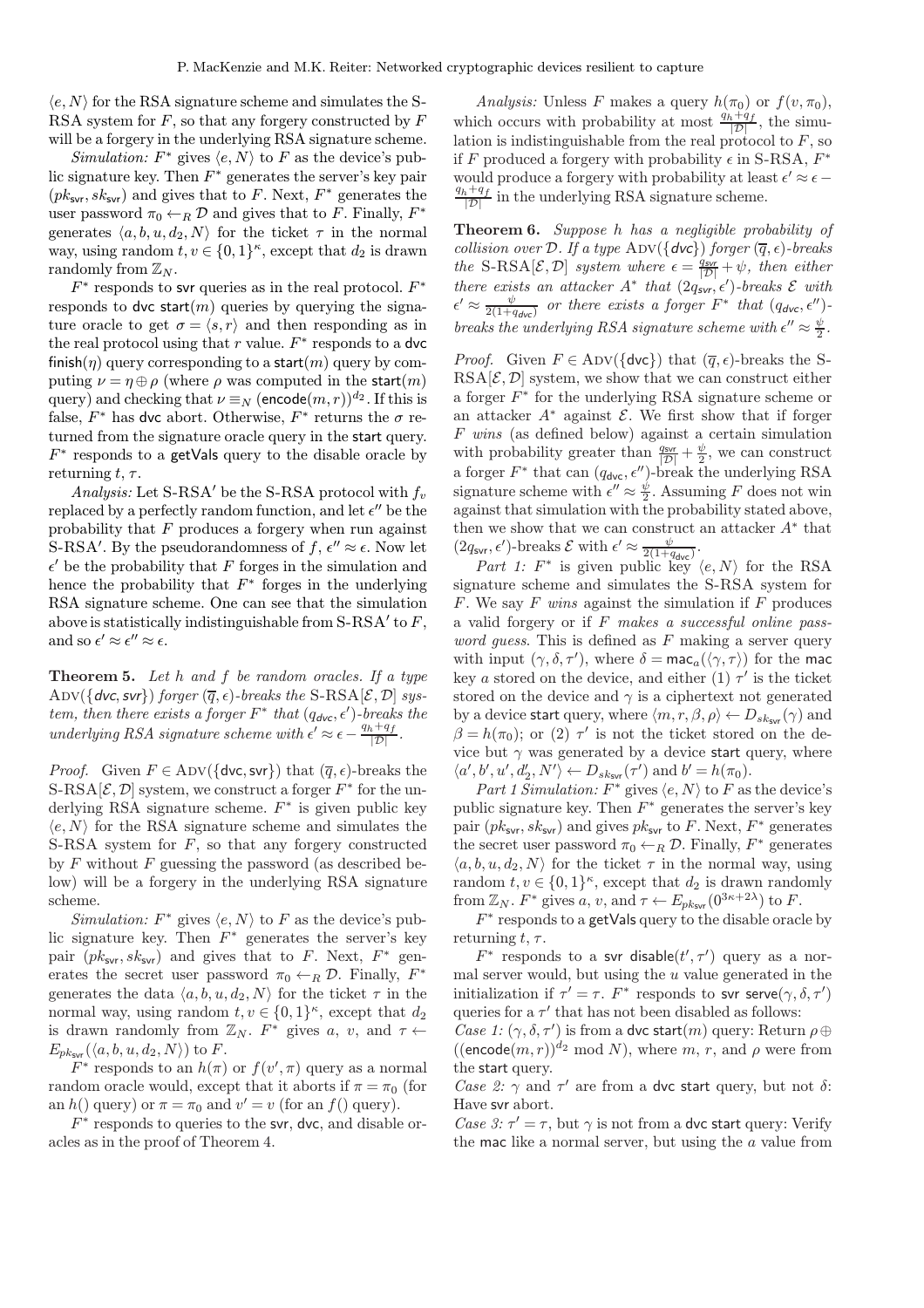initialization as the mac key. Then compute  $\langle m, r, \beta, \rho \rangle \leftarrow$  $D_{sk_{\mathsf{sw}}}(\gamma)$ . Abort the simulation if  $\beta = b$  (this is a successful online password guess) and have svr abort if  $\beta \neq b$ .

*Case 4:*  $\tau' \neq \tau$ , but  $\gamma$  is from a dvc start query: Compute  $\langle a', b', u', d'_2, N' \rangle \leftarrow D_{sk_{\text{svr}}}(\tau')$ . Verify the mac like a normal server, using mac key  $a'$ . Abort the simulation if  $b' = b$ (this is a successful online password guess) and have svr abort if  $b' \neq b$ .

Case 5:  $\tau' \neq \tau$  and  $\gamma$  is not from a dvc start query: Behave like a normal server.

 $F^*$  responds to a dvc start $(m)$  query as in Theorem 4, except setting  $\gamma \leftarrow E_{pk_{\text{svr}}}(0^{|m|+\kappa_{sig}+\kappa+\lambda})$ .  $F^*$  responds to a dvc finish $(\eta)$  query as in Theorem 4.

Part 1 Analysis: The probability that  $F$  makes a successful online password guess is at most  $\frac{q_{\mathsf{svr}}}{|D|}$ , disregarding negligible probabilities (since  $\pi_0$  was chosen randomly and h has a negligible probability of collision over  $\mathcal{D}$ ), so if F wins against the simulation with probability at least  $\frac{\psi}{2} + \frac{q_{\text{svr}}}{|D|}$ , it produces a forgery with probability at least  $\frac{\psi}{2}$ , and thus  $F^*$  produces a forgery in the underlying RSA signature scheme with probability at least  $\epsilon'' \approx \frac{\psi}{2}$ .

Part 2: For the second part of the proof, we assume that the probability of  $F$  winning in Part 1 is at most  $\frac{q_{\mathsf{svr}}}{|D|} + \frac{\psi}{2}$ . Then we construct an attacker  $A^*$  that breaks  $\mathcal{E}$ with probability  $\frac{\psi}{2(1+q_{\text{dyc}})}$ . Our attacker  $A^*$  is given a public key  $pk'$  from  $\mathcal{E}$  and runs a simulation of the S-RSA system for F.

First, consider a simulator that gives  $pk'$  to F as the server's public encryption key and then simulates S-RSA exactly, but using a decryption oracle to decrypt messages encrypted under key  $pk'$  by the adversary. There will be at most  $2q_{\mathsf{svr}}$  of these. (Note that the decryptions of  $\tau$  and any  $\gamma$  generated by the dvc would already be known to the simulator.) This simulation would be perfectly indistinguishable from the real protocol to F. Now consider the same simulation but with the ticket and all  $\gamma$  values generated by the device changed to encryptions of strings of zeros. (Naturally, the server pretends the encryptions are of the normal messages, not strings of zeros.) The latter simulation is equivalent to the Part 1 simulation, except that the latter simulation does not abort on a successful online password guess. Still, the probability of  $F$  forging in the latter simulation is at most  $\frac{q_{\text{svr}}}{|D|} + \frac{\psi}{2}$ , while the probability of F forging in the former simulation is at least  $\frac{q_{\text{svr}}}{|D|} + \psi$ .

Now we use a standard hybrid argument to construct  $A^*$ . Let experiment  $j \in \{0, \ldots, q_{\text{dvc}} + 1\}$  correspond to the first j ciphertexts (generated by  $A^*$ ) being encryptions of the normal messages, and the remainder being encryptions of strings of 0s, and let  $p_i$  be the probability of  $F$  forging in experiment  $j$ . Then the average value for  $i \in \{0, \ldots, q_{\text{dvc}}\}$  of  $p_{i+1} - p_i$  is at least  $\frac{\psi}{2(1+q_{\text{dvc}})}$ .

Therefore, to construct  $A^*$ , we simply have  $\overline{A^*}$  choose a random value  $i \in \{0, \ldots, q_{\text{dvc}}\}$  and run experiment i as above, but calling the test oracle for the  $(i+1)$ <sup>st</sup> encryption to be generated by the simulator, where the two messages  $X_0$  and  $X_1$  submitted to the test oracle are the normal message and the string of zeros, respectively. Then  $A^*$  outputs 0 if F forges (meaning it believes  $X_0$ was encrypted by the test oracle) and 1 otherwise. By the analysis above,  $A^*$  breaks  $\mathcal E$  with probability  $\frac{\psi}{2(1+q_{\text{dyc}})}$ , disregarding negligible probabilities.

Theorem 7. Suppose the underlying RSA signature scheme is deterministic (i.e.,  $\kappa_{sig} = 0$ ). If a type ADV( $\{dv\mathbf{c}, \pi_0\}$ ) forger  $(\overline{q}, \epsilon)$ -breaks the S-RSA[ $\mathcal{E}, \mathcal{D}$ ] system, then either there exists an attacker  $A^*$  that  $(2q_{\text{svr}}, \epsilon')$ breaks  $\mathcal E$  with  $\epsilon' \approx \frac{\epsilon}{2(1+q_{\text{dyc}})}$  or there exists a forger  $F^*$  that  $(2q<sub>svr</sub>, \epsilon'')$ -breaks the underlying RSA signature scheme with  $\epsilon^{\prime\prime}\approx\frac{\epsilon}{2}$ .

*Proof.* Given  $F \in \text{ADV}({\text{dvc}, \pi_0})$  that  $(\overline{q}, \epsilon)$ -breaks the  $S-RSA[\mathcal{E}, \mathcal{D}]$  system, we show that we can construct either a forger  $F^*$  for the underlying RSA signature scheme or an attacker  $A^*$  against  $\mathcal E$ . We first construct a forger  $F^*$ that runs  $F$  against a simulation of S-RSA such that if  $F$ forges in the simulation with probability  $\frac{\epsilon}{2}$ ,  $F^*$  (2 $q_{\mathsf{svr}}, \epsilon'$ )breaks the underlying RSA signature scheme with  $\epsilon'' \approx \frac{\epsilon}{2}$ . Assuming  $F$  does not forge a signature in that simulation with probability  $\frac{\epsilon}{2}$ , then we show that we can construct an attacker  $A^*$  that  $(2q_{\mathsf{svr}}, \epsilon')$ -breaks  $\mathcal E$  with  $\epsilon' \approx \frac{\epsilon}{2(1+q_{\mathsf{dvc}})}$ .

Part 1:  $F^*$  is given public key  $\langle e, N \rangle$  for the RSA signature scheme and simulates the S-RSA system for F.

Part 1 Simulation:  $F^*$  gives  $\langle e, N \rangle$  to F as the device's public signature key. Then  $F^*$  generates the server's key pair  $(pk_{\text{svr}}, sk_{\text{svr}})$  and gives  $pk_{\text{svr}}$  to F. Next,  $F^*$  generates  $\pi_0 \leftarrow_R \mathcal{D}$  and gives  $\pi_0$  to F. Finally,  $F^*$  generates the data  $a, b, u$ , and  $d_1$  in the normal way, using random  $t, v \in \{0,1\}^{\kappa}$ , but computes  $\tau \leftarrow E_{pk_{\text{svr}}}(\theta^{3\kappa+2\lambda})$ .  $F^*$  gives  $a, v,$  and  $\tau$  to  $F$ .

 $F^*$  responds to a disable oracle query as in the real system.  $F^*$  responds to a svr disable $(t', \tau')$  query as a normal server would, but using the  $u$  value generated in the initialization if  $\tau' = \tau$ .

 $F^*$  responds to svr serve $(\gamma, \delta, \tau')$  queries for a  $\tau'$  that has not been disabled as follows:

Case 1:  $(\gamma, \delta, \tau')$  is from a dvc start $(m)$  query: Query the signature oracle to get  $\langle s, r \rangle$  (where  $|r| = 0$ , since the signature scheme is deterministic), and then return

$$
\rho \oplus (s/(\text{encode}(m,r))^{d_1} \text{ mod } N)
$$

where  $\rho$  is from the start query.

*Case 2:*  $\gamma$  and  $\tau'$  are from a dvc start query, but not  $\delta$ : Have svr abort.

*Case 3:*  $\tau' = \tau$ , but  $\gamma$  is not from a dvc start query: Verify  $\delta$  like a normal server, but using the a value from initialization as the mac key. Then compute  $\langle m, r, \beta, \rho \rangle \leftarrow$  $D_{skew}(\gamma)$ . Using the b value from initialization, if  $\beta \neq b$ , have svr abort. Otherwise, query the signature oracle to get  $\sigma = \langle s, r \rangle$  and return  $\rho \oplus (s/(\text{encode}(m, r))^{d_1} \text{ mod } N)$ . Case  $\xi: \tau' \neq \tau$ , but  $\gamma$  is from a dvc start $(m)$  query: Say  $\langle a', b', u', d'_2, N' \rangle \leftarrow D_{sk_{\mathsf{svr}}}(\tau').$  Behave like a normal server, but using  $m, r, \beta$ , and  $\rho$  from the dvc start $(m)$  query.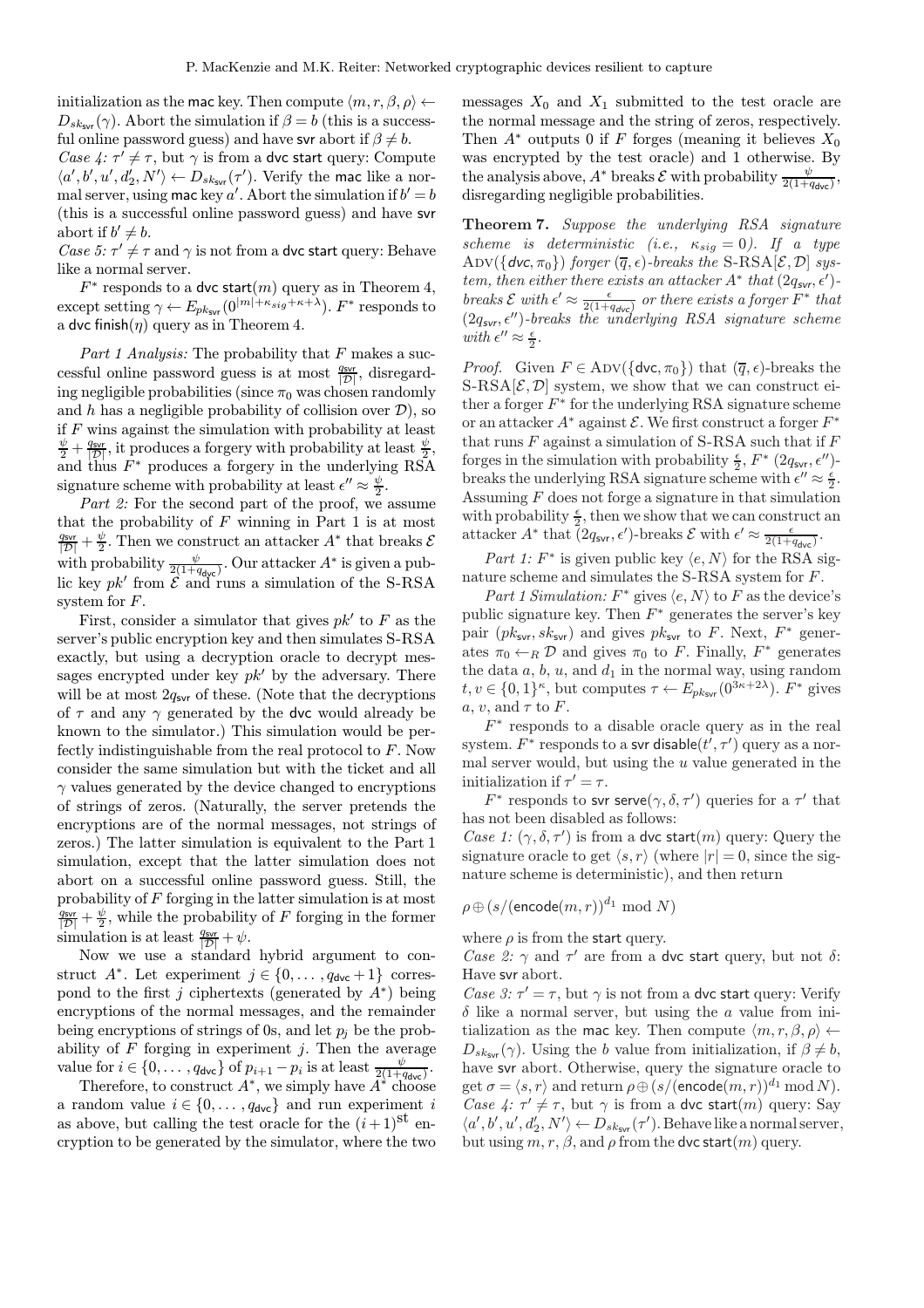Case 5:  $\tau' \neq \tau$  and  $\gamma$  is not from a dvc start query: Behave like a normal server.

 $F^*$  responds to a dvc start $(m)$  query as a normal dvc would, except setting  $\gamma \leftarrow E_{pk_{\text{svr}}}(0^{|m|+\kappa+\lambda})$ . For a dvc finish $(\eta)$  query corresponding to a start $(m)$  query that returned  $(\gamma, \delta, \tau)$ , if  $\eta$  was not returned from a svr serve( $\gamma$ ,  $\delta$ ,  $\tau$ ) query, have dvc abort. Otherwise,  $F^*$  returns the signature found in that  $\mathsf{serve}(\gamma, \delta, \tau)$  query.

Part 1 Analysis: If F forges in the simulation, then  $F^*$ forges in the underlying signature scheme.

Part 2: The second part of the proof is similar to Part 2 of the proof of Theorem 6, except with  $\psi$  replaced by  $\epsilon$ , and no  $\frac{q_{\text{svr}}}{|D|}$  term.

## 8 Proof of security for D-ElG

In this section, we provide a proof of security for the D-ElG system instantiated with an ElGamal-like encryption scheme.

## 8.1 Definitions

We first define security for an ElGamal-like (ELGL) encryption scheme and for the D-ElG protocol itself.

Security for ELGL encryption schemes. The security for an ElGL encryption scheme is defined exactly like the security for a standard encryption scheme, except for the definition of the decryption oracle. Assume that the public key pair is

$$
(\langle g, p, q, y \rangle, \langle g, p, q, x \rangle) \leftarrow G_{\text{EIG}}(1^{\lambda})
$$

and the decryption oracle receives a ciphertext c. If valid $(c) = 0$ , it returns ⊥. Otherwise, it returns  $z =$  $(\text{select}(c))^x$  mod p, from which the decryption of c can be computed using reveal $(z, c)$ . (Note that in the standard definition of security for encryption schemes, the decryption oracle would not return  $z$ , but the decryption of  $c$ .)

Note: The TDH1 and TDH2 encryption schemes from [40], when restricted to a single server, are in fact secure ELGL encryption schemes under standard cryptographic assumptions.

 $Security for D-ELG.$  Let  $D-ELG[\mathcal{E}, \mathcal{D}]$  denote a  $D-ELG$ system based on an encryption scheme  $\mathcal E$  for the server and dictionary D. An attacker A is given  $\langle g, p, q, y \rangle$ , where

$$
(\langle g, p, q, y \rangle, \langle g, p, q, x \rangle) \leftarrow G_{\text{EIG}}(1^{\lambda}),
$$

the public data generated by the initialization procedure for the protocol, and certain secret data of the device, server, and/or the user's password (depending on the type of attacker). There is a test oracle, dvc oracle, a disable oracle, a svr oracle, random oracle  $h_{\mathsf{zko}}$ , and (possibly) random oracles  $h$  and  $f$ . A may query the disable oracle and the random oracles as in S-RSA. Queries to the dvc and svr oracles are also similar to S-RSA, with the following changes. A may query the dvc oracle with a start $(c)$  query, which corresponds to a protocol initiation on ELGL ciphertext c, and a finish $(\eta, e, s)$ query. A may query the svr oracle with a serve( $\gamma$ ,  $\delta$ ,  $\tau$ ) query corresponding to an invocation ostensibly by the device, which returns a tuple  $\eta$ , e, s. At some point, A generates two equal length strings  $X_0$  and  $X_1$  and sends these to the test oracle, which chooses  $\xi \leftarrow_R \{0,1\}$ , and returns the ELGL encryption  $Y \leftarrow E_{pk}(X_{\xi})$ . Then A continues as before, with the restriction that if  $A$  is of type ADV( $\{$ svr,  $\pi_0\}$ ), ADV( $\{$ dvc, svr $\}$ ), or ADV( $\{$ dvc $\}$ ), then it cannot query the dvc with a start $(Y)$  query, and if A is of type ADV( $\{dvc, \pi_0\}$ ), then it cannot query the svr with serve $(\gamma, \delta, \tau)$  query, where  $D_{sk_{\text{svr}}}(\gamma) = \langle Y, \ast, \ast \rangle$ , before a disable( $t, \tau$ ) query that disables the device's ticket  $\tau$ . Finally, A outputs  $\xi'$  and succeeds if  $\xi' = \xi$ .

Let  $q_{\text{dvc}}$ ,  $q_{\text{svr}}$ ,  $q_h$ ,  $q_f$ ,  $q_o$ ,  $\overline{q}$ , and  $|\overline{q}|$  be defined in the same manner as in Sect. 7. We say that  $A(\overline{q}, \epsilon)$ breaks D-ELG if A makes  $|\overline{q}|$  oracle queries (of the respective types and to the respective oracles) and  $2 \cdot Pr(A \text{ succeeds}) - 1 \geq \epsilon$ . Note that this implies

 $Pr(A \text{ guesses } 0 \mid \xi = 0) - Pr(A \text{ guesses } 0 \mid \xi = 1) \geq \epsilon$ 

## 8.2 Theorems

Here we prove that if an attacker breaks the D-ElG system with probability nonnegligibly more than what is inherently possible in a system of this kind, then either the underlying ElGL encryption scheme or the underlying server encryption scheme used in D-ElG can be broken with nonnegligible probability. This implies that if the underlying ElGL encryption scheme and the underlying server encryption scheme are secure, our system will be as secure as inherently possible. As in Sect. 7, we prove security separately for the different types of attackers from Sect. 3.1.

**Theorem 8.** Let  $\{f_v\}$  be a pseudorandom function family. If a type  $\text{ADV}({\text{svr}}, \pi_0)$  attacker  $(\overline{q}, \epsilon)$ -breaks the D-ELG $[\mathcal{E}, \mathcal{D}]$  system, then there exists an attacker  $A^*$  that  $(q_{\text{dvc}}, \epsilon')$ -breaks the underlying ELGL scheme with  $\epsilon' \approx \epsilon$ .

*Proof.* Given  $A \in \text{ADV}(\{\textsf{svr}, \pi_0\})$  that  $(\overline{q}, \epsilon)$ -breaks the D-ELG $[\mathcal{E}, \mathcal{D}]$  system, we construct an attacker  $A^*$  for the underlying ELGL scheme.  $A^*$  is given public key  $\langle g, p, q, y \rangle$  for the ELGL scheme and simulates the D-ELG system for  $A$  such that if  $A$  succeeds in attacking  $D$ -ELG, A<sup>∗</sup> will succeed in attacking the underlying ElGL scheme.

Simulation:  $A^*$  gives  $\langle g, p, q, y \rangle$  to A as the device's public encryption key. Then  $A^*$  generates the server's key pair  $(pk_{\text{svr}}, sk_{\text{svr}})$  and gives that to A. Next,  $A^*$  generates the data  $\langle a, b, u, g, p, q, x_2 \rangle$  for the ticket  $\tau$  in the normal way, using random  $t, v \in \{0, 1\}^{\kappa}$ , except that  $x_2$  is drawn randomly from  $\mathbb{Z}_q$ .

 $A^*$  responds to svr and disable queries as in the real protocol.  $A^*$  also responds to dvc start(c) queries as in the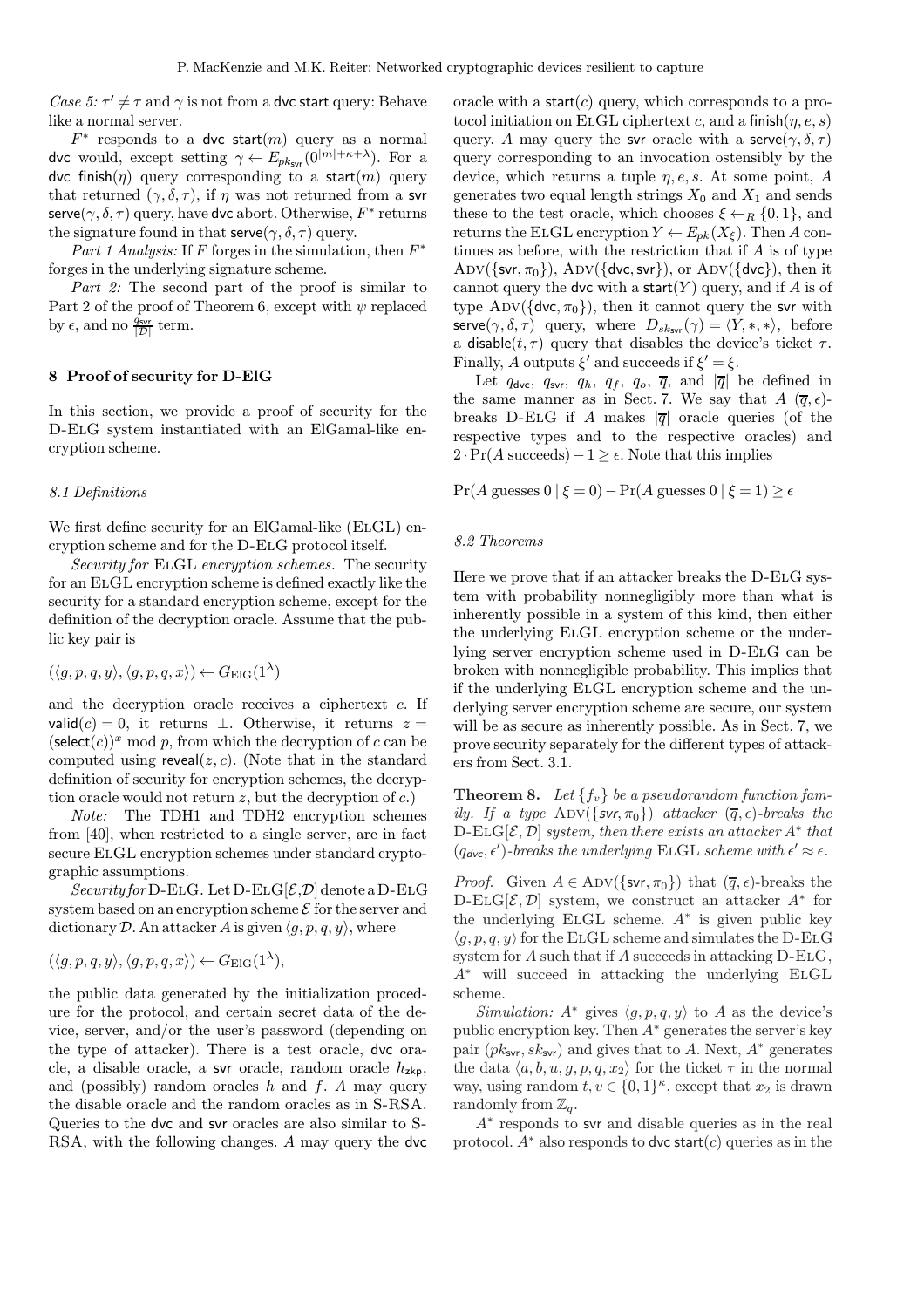real protocol.  $A^*$  responds to queries to the test oracle by forwarding the query to the underlying ElGL test oracle and responding with the answer from the underlying test oracle. Say  $X_0, X_1$  are the inputs to the test oracle and Y is the response.

 $A^*$  responds to queries to  $h_{\mathsf{zkp}}$  as a normal random oracle.

Now consider a dvc finish $(\eta, e, s)$  query, and let start $(c)$ be the corresponding query initiating this instance of the protocol. (Without loss of generality, we may assume valid $(c) = 1$  and  $c \neq Y$ .)  $A^*$  retrieves the  $\rho$  value generated during start(c) and uses it to obtain  $\nu \leftarrow \eta \oplus$  $ρ. A<sup>*</sup>$  also computes  $w \leftarrow$  select(*c*). If  $ν<sup>q</sup> \not\equiv_p 1$  or  $e \not\equiv$  $h_{\mathsf{zkb}}(\langle w,\nu,w^s\nu^{-e}\bmod p,g^{s-ex_2}\bmod p\rangle),$  then  $A^*$  simulates a dvc abort. Subsequently, if  $\nu \not\equiv_p w^{x_2}$ , then  $A^*$  itself aborts and outputs 0. Otherwise,  $A^*$  queries the ELGL decryption oracle with  $c$  to obtain a value  $z$  and computes the plaintext  $m \leftarrow \text{reveal}(z, c)$ , which is then returned by  $A^*$  in response to the finish $(\eta, e, s)$  query. Finally, if A outputs a bit  $\xi$  for the D-ELG system,  $A^*$  outputs the same bit  $\xi$  for the underlying ELGL scheme.

Analysis: Note that if  $A^*$  itself does not abort, then the response by the simulation for a device finish $(\eta, e, s)$ is exactly the same as the response in the real protocol since the z value computed by  $A^*$  would be the same as the z value computed by the device. Here we show that the probability that  $A^*$  aborts is negligible. First, note that if  $\nu^q \equiv_p 1$  and  $\nu \not\equiv_p w^{x_2}$ , then for any values  $\nu'$  and  $\nu''$ , the probability that there is an s for which  $e = h_{\mathsf{zkp}}(\langle w, \nu, \nu', \nu'' \rangle), \ \nu' \equiv_p w^s \nu^{-e} \text{ and } \nu'' \equiv_p g^{s-ex_2} \text{ is}$  $1/q$ . Thus the probability that A ever produces values  $\eta, e, s$  that determine such values  $\nu, \nu', \nu''$  is negligible.

Now let D-ELG' be the D-ELG protocol with  $f_v$  replaced by a perfectly random function, and let  $\epsilon''$  be the advantage of A when run against D-ELG'. By the pseudorandomness of  $f, \epsilon'' \approx \epsilon$ . Now let  $\epsilon'$  be the advantage of A in the simulation and hence the advantage of  $A^*$  in the underlying ElGL scheme. One can see that the simulation above is statistically indistinguishable from D-ElG to A, and so  $\epsilon' \approx \epsilon'' \approx \epsilon$ .

Theorem 9. Let h and f be random oracles. If a type ADV({dvc, svr}) attacker  $(\overline{q}, \epsilon)$ -breaks the D-ELG[ $\mathcal{E}, \mathcal{D}$ ] system, then there exists an attacker  $A^*$  that  $(q_{\text{dyc}}, \epsilon')$ breaks the underlying ELGL scheme with  $\epsilon' \approx \epsilon - \frac{q_h + q_f}{|D|}$ .

*Proof.* Given  $A \in \text{ADV}(\{\text{dvc}, \text{svr}\})$  that  $(\overline{q}, \epsilon)$ -breaks the D-ELG $[\mathcal{E}, \mathcal{D}]$  system, we construct an attacker  $A^*$  for the underlying ELGL scheme.  $A^*$  is given public key  $\langle q, p, q, y \rangle$  for the ELGL scheme and simulates the D-ELG system for A such that if A succeeds in attacking D-ElG without guessing the password (as described below),  $A^*$ will succeed in attacking the underlying ELGL scheme.

Simulation:  $A^*$  gives  $\langle g, p, q, y \rangle$  to A as the device's public encryption key. Then  $A^*$  generates the server's key pair  $(pk_{\text{svr}}, sk_{\text{svr}})$  and gives that to A. Next,  $A^*$  generates the user password  $\pi_0 \leftarrow_R \mathcal{D}$ . Finally,  $A^*$  generates the data  $\langle a, b, u, g, p, q, x_2 \rangle$  for the ticket  $\tau$  in the normal way, using random  $t, v \in \{0, 1\}^{\kappa}$ , except that  $x_2$ is drawn randomly from  $\mathbb{Z}_q$ . A<sup>\*</sup> gives a, v, and  $\tau \leftarrow$  $E_{p k_{\text{svr}}}(\langle a, b, u, g, p, q, x_2 \rangle)$  to A.

 $A^*$  responds to a  $h(\pi)$  or  $f(v', \pi')$  query as a normal random oracle would, except that it aborts if  $\pi = \pi_0$  (for an h query) or if  $v' = v$  and  $\pi' = \pi_0$  (for an f query). A<sup>∗</sup> responds to all other oracle queries as in the proof of Theorem 8. Finally, if A outputs a bit  $\xi$  for the D-ELG system,  $A^*$  outputs the same bit  $\xi$  for the underlying ElGL scheme.

Analysis: Unless A makes a query  $h(\pi_0)$  or  $f(v, \pi_0)$ , which occurs with probability at most  $\frac{\dot{q}_h + \dot{q}_f}{|\mathcal{D}|}$ , the simulation is indistinguishable from the real protocol to A, so if  $A$  ( $|\overline{q}|, \epsilon$ )-breaks D-ELG, then  $A^*$  ( $q_{\text{dyc}}, \epsilon'$ )-breaks the underlying ELGL scheme, where  $\epsilon' \approx \epsilon - \frac{q_h + q_f}{|\mathcal{D}|}$ .

Theorem 10. Suppose h has a negligible probability of collision over D. If a type ADV( $\{dvc\}$ ) attacker  $(\overline{q}, \epsilon)$ breaks the D-ELG $[\mathcal{E}, \mathcal{D}]$  system where  $\epsilon \approx \frac{q_{\mathsf{SVT}}}{|\mathcal{D}|} + \psi$ , then either there exists an attacker  $A^*$  that  $(2q_{\mathsf{svr}}, \epsilon')$ -breaks  $\mathcal{E}$  with  $\epsilon' \approx \frac{\psi}{2(1+q_{\text{dyc}})}$  or there exists an attacker  $A^{**}$ that  $(q_{\mathsf{dvc}}, \epsilon'')$ -breaks the underlying ELGL scheme with  $\epsilon^{\prime\prime}\approx\frac{\overline{\psi}}{2}.$ 

*Proof.* Given  $A \in \text{ADV}(\{\text{dvc}\})$  that  $(\overline{a}, \epsilon)$ -breaks the  $D\text{-}ELG[\mathcal{E}, \mathcal{D}]$  system, we show that we can construct either an attacker  $A^{**}$  for the underlying ELGL scheme or an attacker  $A^*$  against  $\mathcal E$ . We first show that if A wins (as defined below) against a certain simulation with probability greater than  $\frac{1}{2} + \frac{q_{\text{svr}}}{|D|} + \frac{\psi}{2}$ , we can construct an attacker  $A^{**}$  that can  $(q_{\text{dvc}}, \epsilon'')$ -break the underlying ELGL scheme with  $\epsilon'' \approx \frac{\psi}{2}$ . Assuming A does not win against that simulation with the probability stated above, we then show that we can construct an attacker  $A^*$  that  $(2q_{\mathsf{svr}}, \epsilon')$ -breaks  $\mathcal E$  with  $\epsilon' \approx \frac{\psi}{2(1+q_{\mathsf{dvc}})}$ .

Part 1:  $A^{**}$  is given public key  $\langle g, p, q, y \rangle$  for the ELGL scheme and simulates the D-ElG system for A. We say A wins if A succeeds in guessing which of the two challenge ciphertexts  $X_0, X_1$  was encrypted by the test oracle or if A makes a successful online password guess. This is defined as A making a serve $(\gamma, \delta, \tau')$  query where  $\delta = \max_a(\langle \gamma, \tau' \rangle)$  for the mac key a stored on the device, and either (1)  $\tau'$  is the ticket stored on the device and  $\gamma$  is a ciphertext not generated by a device start query, where  $\langle m, \beta, \rho \rangle \leftarrow D_{sksvr}(\gamma)$  and  $\beta = h(\pi_0)$ ; or (2)  $\tau'$  is not the ticket stored on the device but  $\gamma$  was generated by a device start query, where  $\langle a', b', u', g', p', q', x_2' \rangle \leftarrow D_{sk_{\mathsf{SVr}}}(\tau')$ and  $b' = h(\pi_0)$ .

Part 1 Simulation:  $A^{**}$  gives  $\langle g, p, q, y \rangle$  to A as the device's public encryption key. Then A∗∗ generates the server's key pair  $(pk_{\text{svr}}, sk_{\text{svr}})$  and gives  $pk_{\text{svr}}$  to A. Next,  $A^{**}$  generates the user password  $\pi_0 \leftarrow_R \mathcal{D}$ . Finally,  $A^{**}$ generates  $\langle a, b, u, g, p, q, x_2 \rangle$  for the ticket  $\tau$  in the normal way, using  $t, v \in \{0,1\}^{\kappa}$ , except that  $x_2$  is drawn randomly from  $\mathbb{Z}_q$ .  $A^{**}$  gives a, v, and  $\tau \leftarrow E_{p k_{\text{svr}}}(0^{5\kappa+2\lambda})$ to A.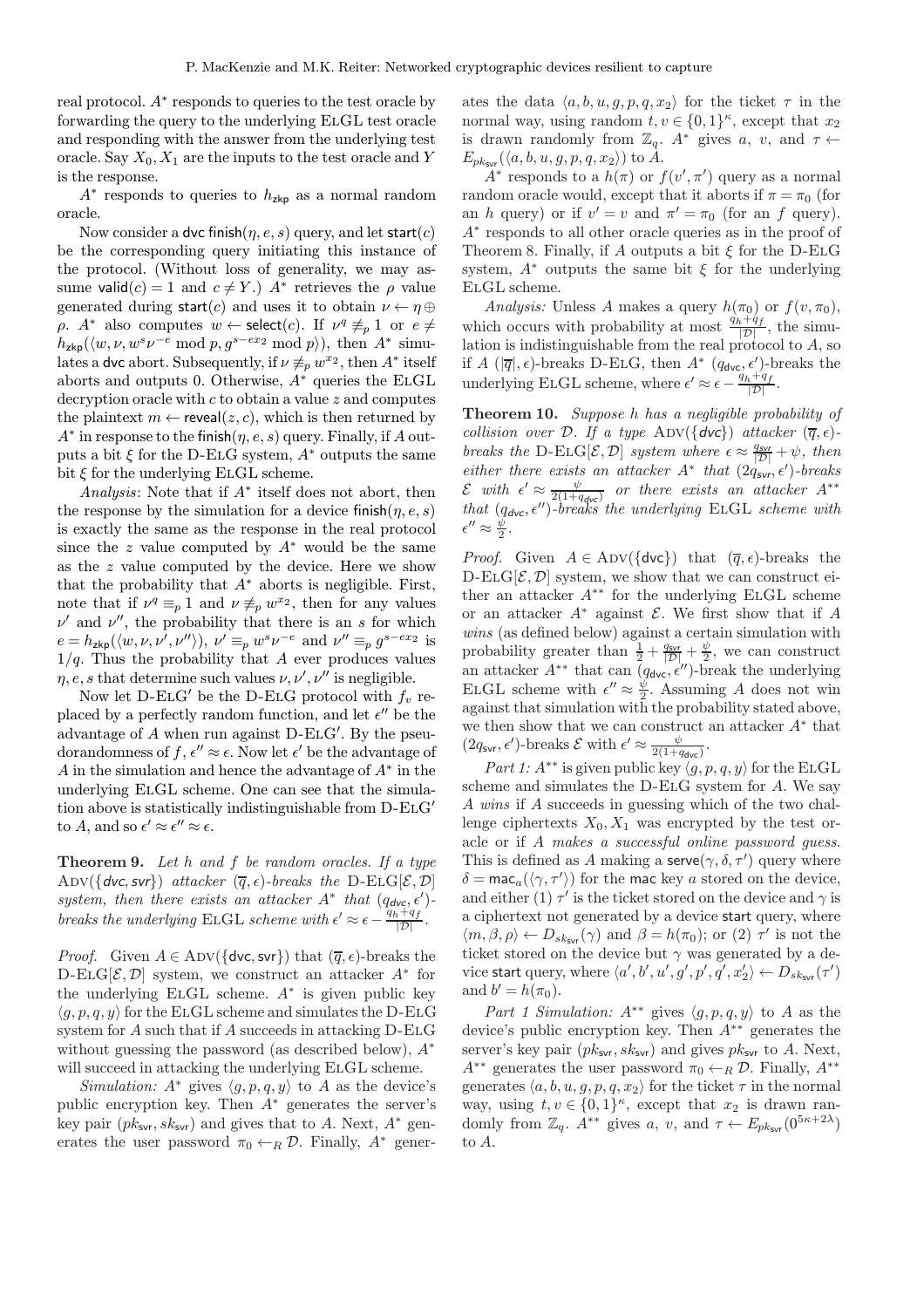A∗∗ responds to a test oracle query, a disable oracle query, and any  $h_{\mathsf{zkb}}$  query by A as in the proof of Theorem 8.

 $A^{**}$  responds to a svr disable $(t', \tau')$  query as a normal server would, but using the  $u$  value generated in the initialization if  $\tau' = \tau$ .  $A^{**}$  responds to serve $(\gamma, \delta, \tau')$  queries for a  $\tau'$  that has not been disabled as follows:

Case 1:  $(\gamma, \delta, \tau')$  is from a dvc start(c) query: Compute  $\langle \nu, e, s \rangle$  as a normal server, using  $x_2$  generated in initialization and c and  $\rho$  from the start(c) query.

Case 2:  $\gamma$  and  $\tau'$  are from a dvc start query, but not  $\delta$ : Have svr abort.

Case 3:  $\tau' = \tau$ , but  $\gamma$  is not from a dvc start query: Verify  $\delta$ like a normal server, but using the a value from initialization as the mac key. Then compute  $\langle c, \beta, \rho \rangle \leftarrow D_{skor}(\gamma)$ . Abort the simulation if  $\beta = b$  (this is a successful online password guess), and have svr abort if  $\beta \neq b$ .

*Case 4:*  $\tau' \neq \tau$ , but  $\gamma$  is from a dvc start query: Compute  $\langle a', b', u', g', p', q', x_2' \rangle \leftarrow D_{sk_{\mathsf{svr}}}(\tau')$ . Verify  $\delta$  like a normal server, using mac key  $a'$ . Abort the simulation if  $b' = b$ (this is a successful online password guess), and have svr abort if  $b' \neq b$ .

*Case 5:*  $\tau' \neq \tau$  and  $\gamma$  is not from a dvc start query: Behave like a normal server.

 $A^{**}$  responds to a dvc start(c) query as a normal dvc would, except setting  $\gamma \leftarrow E_{pk_{\text{svr}}}(\mathbf{0}^{|\vec{c}| + \kappa + \lambda})$ .  $A^{**}$  responds to a dvc finish $(\eta, e, s)$  query as in the proof of Theorem 8.

Finally, if A outputs a bit  $\xi$  for the D-ELG system,  $A^{**}$  outputs the same bit  $\xi$  for the underlying ELGL scheme.

Part 1 Analysis: The probability that A makes a successful online password guess is at most  $\frac{q_{\mathsf{svr}}}{|D|}$ , disregarding negligible probabilities (since  $\pi_0$  was chosen randomly), so if A wins with probability at least  $\frac{1}{2} + \frac{q_{\text{svr}}}{|D|} + \frac{\psi}{2}$ , then  $A^{**}$  succeeds in distinguishing an encryption of  $\bar{X}_0$  from  $X_1$  with probability at least  $\frac{1}{2} + \frac{\psi}{2}$ .

Part 2: For the second part of the proof, we assume that the probability of A winning in Part 1 is at most  $\frac{1}{2} + \frac{q_{\text{SV}}}{2} + \frac{\psi}{2}$ . Then we construct an attacker  $A^*$  that breaks  $\frac{q_{\text{svr}}}{|D|} + \frac{\psi}{2}$ . Then we construct an attacker  $A^*$  that breaks E with probability  $\frac{\psi}{2(1+q_{\text{dyc}})}$ . Our attacker  $A^*$  is given the public key  $pk'$  for  $\mathcal E$  and runs a simulation of the D-ELG system for A.

First, consider a simulator that gives  $pk'$  to A as the server's public encryption key and then simulates D-ElG exactly, but using a decryption oracle to decrypt messages encrypted under key  $pk'$  by the adversary. There will be at most  $2q_{\text{svr}}$  of these. (Note that the decryptions of  $\tau$  and any  $\gamma$  generated by the dvc would already be known to the simulator.) This simulation would be perfectly indistinguishable from the real protocol to A. Now consider the same simulation but with the ticket and all  $\gamma$  values generated by the device changed to encryptions of strings of zeros. (Naturally, the server pretends the encryptions are of the normal messages, not strings of zeros.) The latter simulation is equivalent to the Part 1 simulation, except that the latter simulation does not abort on a successful online password guess. Still, the probability of A winning in the latter simulation is at most  $\frac{1}{2} + \frac{q_{\text{svr}}}{|D|} + \frac{\psi}{2}$ , while the probability of A winning in the former simulation is at least  $\frac{1}{2} + \frac{q_{\text{svr}}}{|D|} + \psi$ .

Now we use a standard hybrid argument to construct  $A^*$ . Let experiment  $j \in \{0, \ldots, q_{\text{dvc}}+1\}$  correspond to the first j ciphertexts (generated by  $A^*$ ) being encryptions of the normal messages, and the remainder being encryptions of strings of 0s, and let  $p_i$  be the probability of  $A$  winning in experiment  $j$ . Then the average value for  $i \in \{0, \ldots, q_{\text{dvc}}\}$  of  $p_{i+1} - p_i$  is at least  $\frac{\psi}{2(1+q_{\mathsf{dvc}})}$ .

Therefore, to construct  $A^*$ , we simply have  $A^*$  choose a random value  $i \in \{0, \ldots\,, q_{\mathsf{dvc}}\}$  and run experiment  $i$  as above, but calling the test oracle for  $\mathcal E$  for the  $(i+1)$ <sup>st</sup> encryption it generates, where the two messages  $X_0$  and  $X_1$ submitted to the test oracle are the normal message and the string of zeros, respectively. Then  $A^*$  outputs 0 if A wins (meaning  $A^*$  believes  $X_0$  was encrypted by the test oracle) and 1 otherwise. By the analysis above,  $A^*$  breaks  $\mathcal E$  with probability  $\frac{\psi}{2(1+q_{\text{dvc}})}$ .

**Theorem 11.** If a type ADV( $\{dvc, \pi_0\}$ ) attacker  $(\overline{q}, \epsilon)$ breaks the D-ELG $[\mathcal{E}, \mathcal{D}]$  system, then either there exists an attacker  $A^*$  that  $(2q_{\mathsf{svr}}, \epsilon')$ -breaks  $\mathcal{E}$  with  $\epsilon' \approx \frac{\epsilon}{2(1+q_{\mathsf{gvc}})}$  or there exists an attacker  $A^{**}$  that  $(q_{\mathsf{svr}}, \epsilon'')$ -breaks the underlying ELGL scheme with  $\epsilon'' \approx \frac{\epsilon}{2}$ .

*Proof.* Given  $A \in \text{ADV}({\text{dvc}, \pi_0})$  that  $(\overline{q}, \epsilon)$ -breaks the  $D\text{-}ELG[\mathcal{E}, \mathcal{D}]$  system, we show that we can construct either an attacker A∗∗ for the underlying ElGL scheme or an attacker  $A^*$  against  $\mathcal E$ . We first show that if A succeeds against a certain simulation with probability greater than  $\frac{1}{2} + \frac{\epsilon}{2}$ , we can construct an attacker  $A^{**}$  that can  $(q_{\mathsf{svr}}, \epsilon'')$ break the underlying ELGL scheme with  $\epsilon'' \approx \frac{\epsilon}{2}$ . Assuming A does not succeed against that simulation with the probability stated above, then we show that we can construct an attacker  $A^*$  that breaks  $\mathcal E$  with probability at least  $\epsilon' \approx \frac{\epsilon}{2(1+q_{\text{dyc}})}$ .

Part 1:  $A^{**}$  is given  $\langle g, p, q, y \rangle$  for the ELGL encryption scheme and simulates the D-ElG system for A.

Part 1 Simulation:  $A^{**}$  gives  $\langle g, p, q, y \rangle$  to A as the device's public signature key. Then A∗∗ generates the server's key pair  $(pk_{\text{svr}}, sk_{\text{svr}})$  and gives  $pk_{\text{svr}}$  to A. Next,  $A^{**}$  generates  $\pi_0 \leftarrow_R \mathcal{D}$  and gives  $\pi_0$  to A. Finally,  $A^{**}$ generates  $a, b, u$ , and  $x_1$  in the normal way, using random  $t, v \in \{0, 1\}^{\kappa}$ , but computes  $\tau \leftarrow E_{pk_{\text{svr}}}(0^{5\kappa+2\lambda})$ .  $A^{**}$  gives  $a, v, \text{ and } \tau \text{ to } A.$ 

A∗∗ responds to a test oracle query, a disable oracle query, an  $h_{\mathsf{zkp}}$  query, and a svr disable $(t', \tau')$  query as as in the proof of Theorem 10 (Part 1 Simulation).

 $A^{**}$  responds to svr serve $(\gamma, \delta, \tau')$  queries for a  $\tau'$  that has not been disabled as follows:

*Case 1:*  $(\gamma, \delta, \tau')$  is from a dvc start(c) query: Retrieve c and  $\rho$  from the start(c) query. Query the decryption oracle with c to get z, compute  $w \leftarrow \text{select}(c), v \leftarrow zw^{-x_1} \text{ mod } p$ ,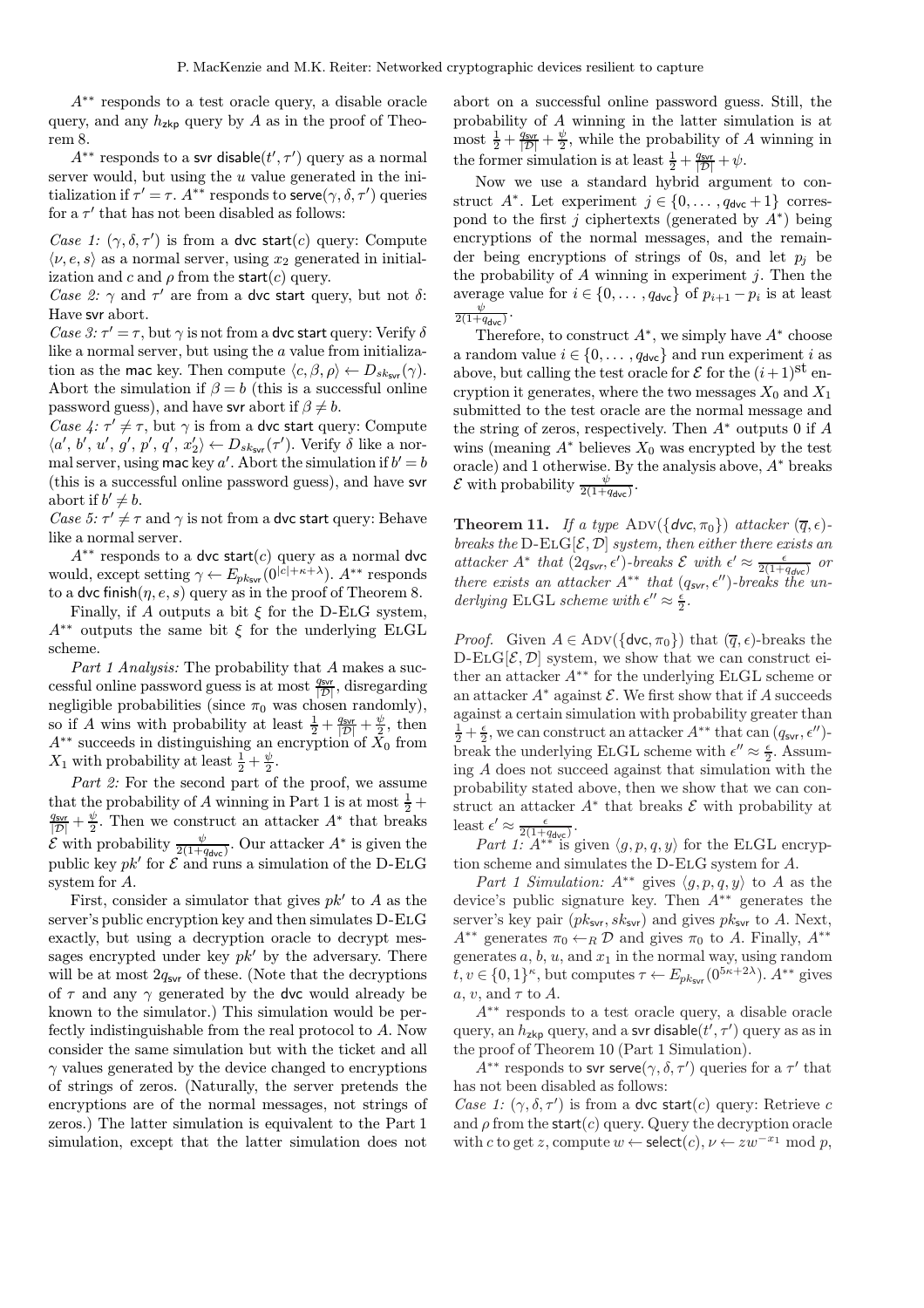$e \leftarrow_R \mathbb{Z}_q$ , and  $s \leftarrow_R \mathbb{Z}_q$ , and "backpatch"  $h_{\mathsf{zkp}}$ :

$$
h_{\mathsf{zkp}}(\langle w, \nu, w^s \nu^{-e} \bmod p, g^s (yg^{-x_1})^{-e} \bmod p \rangle) \leftarrow e
$$

Return  $\langle \rho \oplus \nu, e, s \rangle$ .

Case 2:  $\gamma$  and  $\tau'$  are from a dvc start query, but not  $\delta$ : Have svr abort.

Case 3:  $\tau' = \tau$ , but  $\gamma$  is not from a dvc start query: Verify  $\delta$  like a normal server, but using the a value from initialization as the mac key. Then compute  $\langle c, \beta, \rho \rangle \leftarrow$  $D_{skew}(\gamma)$ . Have svr abort if  $\beta \neq b$  or valid $(c) = 0$ . Otherwise, query the decryption oracle with  $c$  to get  $z$ , compute  $w \leftarrow \text{select}(c), v \leftarrow zw^{-x_1} \text{ mod } p, e \leftarrow_R \mathbb{Z}_q, \text{ and } s \leftarrow_R \mathbb{Z}_q,$ and "backpatch"  $h_{\mathsf{zkp}}$ :

$$
h_{\mathsf{zkp}}(\langle w, \nu, w^s \nu^{-e} \bmod p, g^s (yg^{-x_1})^{-e} \bmod p \rangle) \leftarrow e
$$

Return  $\langle \rho \oplus \nu, e, s \rangle$ .

Case  $4: \tau' \neq \tau$ , but  $\gamma$  is from a dvc start query: Compute  $\langle a', b', u', g', p', q', x_2' \rangle \leftarrow D_{sk_{\mathsf{svr}}}(\tau').$  Behave like a normal server, but using  $c, \beta$ , and  $\rho$  from the dvc start(c) query. *Case 5:*  $\tau' \neq \tau$  and  $\gamma$  is not from a dvc start query: Behave like a normal server.

 $A^{**}$  responds to a start(c) query as a normal dvc would, except setting  $\gamma \leftarrow E_{pk_{\textsf{svr}}}(0^{|c|+\kappa+\lambda})$ . For a finish $(\eta, e, s)$  query corresponding to a start $(c)$  query that returned  $(\gamma, \delta, \tau)$ , if  $\langle \eta, e, s \rangle$  was not returned from a svr serve $(\gamma, \delta, \tau)$  query, have dvc abort. Otherwise, for the z value found in that serve $(\gamma, \delta, \tau)$  query,  $A^{**}$  returns the plaintext  $m \leftarrow \text{reveal}(z, c)$ .

Part 1 Analysis: If A distinguishes an encryption of  $X_0$ from  $X_1$  with probability at least  $\frac{1}{2} + \frac{\epsilon}{2}$  in the simulation,  $A^{**}$  distinguishes an encryption of  $X_0$  from  $X_1$  with probability at least  $\frac{1}{2} + \frac{\epsilon}{2}$  in the underlying ELGL encryption scheme.

Part 2: The second part of the proof is similar to Part 2 of the proof of Theorem 10, except with  $\psi$  replaced by  $\epsilon$  and no  $\frac{q_{\text{svr}}}{|D|}$  term.

## 9 Conclusion

Dictionary attacks against password-protected private keys are a significant threat if the device holding those keys may be captured. In this paper, we have presented an approach to render devices largely invulnerable to such attacks. Our approach requires that the device interact with a remote server to perform its private key operations. Therefore, it is primarily suited to a device that uses its private key in interactive cryptographic protocols (and so necessarily has network connectivity to reach the server when use of its private key is required). A prime example is a device that plays the role of a client in the TLS protocol with client authentication. Though our protocol requires the device to interact with a remote server, we prove that this server poses no threat to the device. Specifically, it gains no significant advantage in forging signatures that can be verified with the device's public key or decrypting messages encrypted under the device's public key. In particular, it cannot mount a dictionary attack to expose the device's private key. Even if both the device and server are compromised, the attacker must still succeed in an offline dictionary attack before signing on behalf of the device.

In addition to the above properties, we presented protocols that further provide the feature of key disabling. This enables the user to disable a device's private key immediately, even after the device has been captured and even if the attacker has guessed the user's password. Once disabled, the device's key is provably useless to the attacker (provided that the attacker cannot also compromise the server). Key disabling is thus an effective complement to any public key revocation mechanism that might exist, particularly if there is a delay for revoking public keys.

#### References

- 1. Asokan N, Tsudik G, Waidner M (1997) Server-supported signatures. J Comp Secur 5(1):91–108
- 2. Béguin P, Quisquater JJ (1995) Fast server-aided RSA signatures secure against active attacks. In: Advances in cryptology – CRYPTO '95, Santa Barbara, August 1995. Lecture notes in computer science, vol 963, Springer, Berlin Heidelberg New York, pp 57–69
- 3. Bellare M, Desai A, Pointcheval D, Rogaway P (1998) Relations among notions of security for public-key encryption schemes. In: Advances in cryptology – CRYPTO '98, Santa Barbara, August 1998. Lecture notes in computer science, vol 1462, Springer, Berlin Heidelberg New York, pp 26–45
- 4. Bellare M, Miner S (1999) A forward-secure digital signature scheme. In: Advances in cryptology – CRYPTO '99, Santa Barbara, August 1999. Lecture notes in computer science, vol 1666, Springer, Berlin Heidelberg New York, pp 431–438
- 5. Bellare M, Pointcheval D, Rogaway P (2000) Authenticated key exchange secure against dictionary attacks. In: Advances in cryptology – EUROCRYPT 2000, Brugge, Belgium, May 2000. Lecture notes in computer science, vol 1807, Springer, Berlin Heidelberg New York, pp 139–155
- 6. Bellare M, Rogaway P (1993) Random oracles are practical: a paradigm for designing efficient protocols. In: Proceedings of the 1st ACM conference on computer and communications security, Fairfax, VA, November 1993, pp 62–73
- 7. Bellare M, Rogaway P (1995) Optimal asymmetric encryption. In: Advances in cryptology – EUROCRYPT '94, May 1994, Perugia, Italy. Lecture notes in computer science, vol 950, Springer, Berlin Heidelberg New York, pp 92–111
- 8. Bellare M, Rogaway P (1996) The exact security of digital signatures – how to sign with RSA and Rabin. In: Advances in cryptology – EUROCRYPT '96, May, Zaragoza, Spain. Lecture notes in computer science, vol 1070, Springer, Berlin Heidelberg New York, pp 399–416
- 9. Bellovin SM, Merritt M (1992) Encrypted key exchange: password-based protocols secure against dictionary attacks. In: Proceedings of the 1992 IEEE symposium on security and privacy, Oakland, CA, pp 72–84
- 10. Boyd C (1989) Digital multisignatures. In: Beker HJ, Piper FC (eds) Cryptography and coding. Clarendon Press, Oxford, pp 241–246
- 11. Boyko V, MacKenzie P, Patel S (2000) Provably secure password authentication and key exchange using Diffie-Hellman. In: Advances in cryptology – EUROCRYPT 2000, May, Brugge, Belgium. Lecture notes in computer science, vol 1807, Springer, Berlin Heidelberg New York, pp 156–171
- 12. Canetti R, Goldreich O, Halevi S (1998) The random oracle methodology, revisited. In: Proceedings of the 30th ACM symposium on theory of computing, Dallas, May 1998, pp 209–218